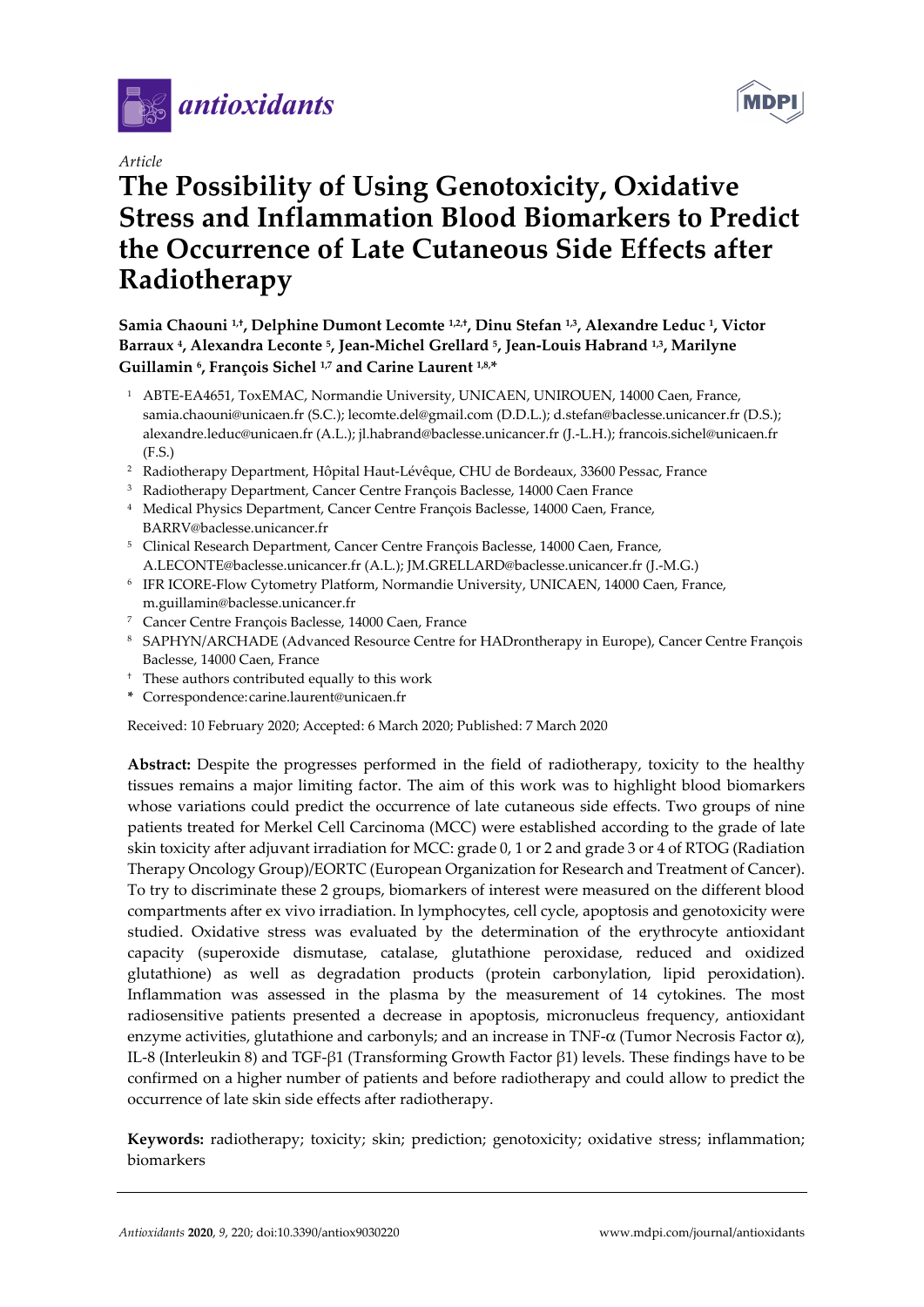## **1. Introduction**

Radiotherapy (RT) remains, with chemotherapy, the cornerstone of cancer treatment. This treatment concerns about 50% of cancer patients, during their cure whether in a curative, adjuvant or palliative situation [1]. Many technical advances have been made to improve treatments, particularly in terms of ballistics (intensity-modulated RT, stereotaxis, hadrontherapy) in order to deliver more precisely the dose to the target zone, while preserving the surrounding healthy tissues [2,3].

In terms of radiation toxicity, we can distinguish early events occurring during or shortly after treatment from late events which take place in a period of more than 6 months to several years after irradiation [4]. Skin is an organ of choice for the study of these toxicities since it is always crossed by radiations during a RT treatment and is constituted of fast proliferating cells and therefore may be representative of other fast-renewal tissues like intestine. The effects of ionizing radiations on skin are complex because of the great diversity of the cell types involved (keratinocytes, fibroblasts, endothelial cells, etc.). The intensity of skin reaction to ionizing radiations is very variable from one individual to another depending on intrinsic radiosensitivity related to kinetics of cell renewal, proliferation rate, hypoxia etc. [5–7]. Radiation exposure induces skin side effects like pigmentation, cutaneous atrophy, telangiectasia, subcutaneous fibrosis or necrosis [4]. This can constitute definitive sequelae of the treatment leading to pain and can also lead potentially to malignant transformation.

Skin side effects after RT are often associated to oxidative stress (OS) and inflammation. OS results from the imbalance between the production of Reactive Oxygen Species (ROS) and the antioxidant defense systems. OS leads to damage to macromolecules such as lipids (peroxidation, etc.), DNA (strand breaks, etc.) and proteins (carbonylation, etc.). These lesions can be responsible of severe cellular damage and cause physiological dysfunction and cell death [8,9]. ROS are produced immediately after irradiation but also by subsequent waves which could, among other things, come from inflammatory phenomena. An increase in the level of ROS can also occur due to hypoxia of the tissues, resulting from an alteration in microvascularization, disturbing the balance between ROS and nitric oxide. OS-related reactions have also been observed in many cases of fibrogenesis [10]. Interestingly, in vitro studies have shown the presence of OS late after irradiation in dermal fibroblasts [11] and endothelial cells of the dermis microvasculature [12]. Among antioxidant defenses, non-enzymatic scavengers like glutathione constitute the first line of defense. Then, enzymatic systems are of major importance like: Superoxide Dismutase (SOD), Catalase (CAT) and Glutathione Peroxydase (GPx). Although the origin of late lesions is still debatable, the role of the OS and the cytokine cascade by the recruitment of the immune system seems to be preponderant in the appearance of late skin side effects after RT. Long-term chronic inflammation after irradiation leads to the appearance of OS waves which can lead to damage to the macromolecules, premature senescence or cell death by apoptosis or necrosis.

Identifying and targeting some biomarkers to predict radiation toxicities and evaluating the biological effects of ROS in order to understand all the mechanisms leading to toxicity is of main interest in the field of radiation oncology. Several biomarkers have been studied and identified on various biological compartments such as urine, skin biopsies or blood. Blood is the most accessible in clinical practice for the implementation of a predictive technique on a larger scale and seems the most promising for the prediction of late skin effects [13,14]. In addition, Núńez et al. showed a correlation between the biomarkers evaluated in the blood and in skin biopsies [15]. Among blood biomarkers, lymphocyte apoptosis was the most used to discriminate patients presenting low or high grade of toxicity in general after RT [5,16,17]. More particularly, concerning late cutaneous toxicity, Azria et al. demonstrated a correlation between a low apoptosis rate of CD8 T lymphocytes after ex vivo irradiation at 8 Gy and the occurrence of late skin toxicity greater than grade 2 [7,18]. The authors validated the RadioInduced CD8 T-Lymphocyte Apoptosis (RILA) test as a tool for the prediction of the risk of breast fibrosis. They extended this test to acute toxicity and others cancers with different thresholds of apoptosis having to be determined and with a limitation due to variations in the protocol due to blood sample collection times leading to changes in RILA values [19]. Other biomarkers were studied in blood as 8-oxodG which was shown to increase in ex vivo irradiated blood serum from patients without skin side effects while no increase was measured in patients with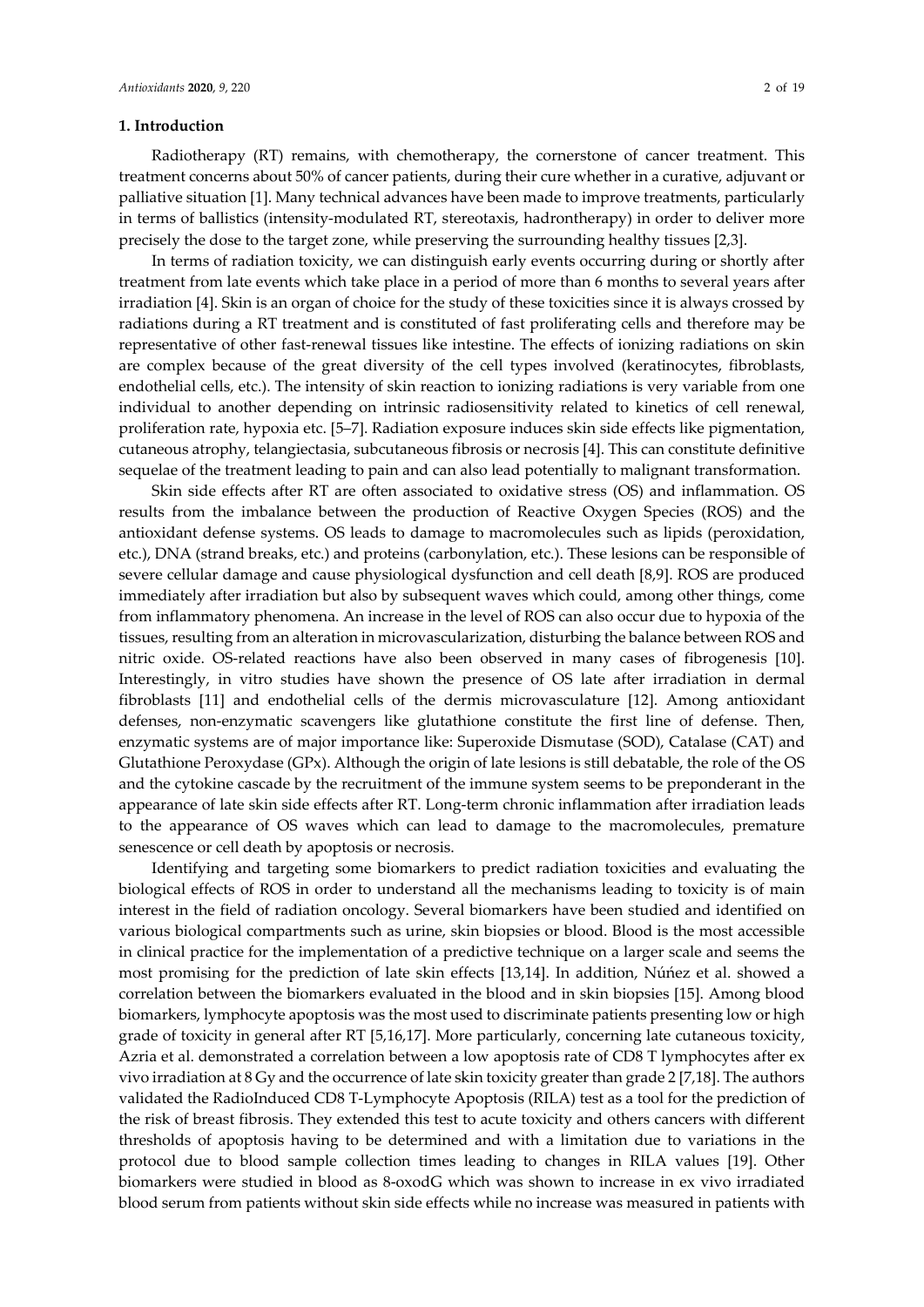grade 3 or 4 [20]. DNA damage was also assessed by micronucleus [21] and comet assays [22] on peripheral blood lymphocytes but results were contradictory and did not allow to discriminate patients presenting or not skin side effects after irradiation. More generally, if we are not only interested in cutaneous skin side effects, the measurement of double-stranded DNA breaks by  $\gamma$ -H2AX in lymphocytes has shown a correlation between the side effects of RT in general and a reduced DNA repair capacity [23,24]. Sprung et al. reviewed a list of cytokine profiles developed in various experimental studies that can be used to predict radiation toxicity [14]. Inflammation was also assessed by measuring C-Reactive Protein (CRP) in blood showing a higher level in patients with early skin side effects greater than grade 2 [25] and should be evaluated later after treatment. Most of the other studies on predicting the occurrence of side effects after RT relate to pulmonary side effects after RT treatment of lung cancer [26,27]. If the specific lung markers are eliminated, the remaining markers tested for their predictive value are cytokines levels, activities of antioxidant enzymes, polymorphism of ATM (Ataxia Telangiectasia Mutated) and TGF-β1 and proteomic analysis of plasma. Indeed, levels of TGF-β [28,29], IL-1α and IL-6 [30], IL-8 [31] and ICAM-1 [32] allowed to discriminate patients developing radiation pneumonitis. Concerning antioxidant enzymes, patients developing radiation pneumonitis showed higher SOD activity and lower GPx activity in erythrocytes compared to patients without side effects [33]. The polymorphism of ATM measured in the leukocytes of patients made it possible to associate it with an increased risk of radiation pneumonia [34] whereas the polymorphism of TGF-β1 could not be associated with an increased risk of pulmonary side effects [35,36]. Finally, proteomic analysis of plasma has shown that certain proteins are overexpressed in patients with high pulmonary toxicity [37,38] and a new method of analysis has revealed that  $\alpha$ -2-macroglobulin can significantly dissociate patients with or without pulmonary side effects [39]. Genomic and proteomic approaches are being developed, knowing that the variability of cell types, locations, patients, RT protocols and study protocols remains a limiting factor.

The most common locations for studies of skin side effects are breast tumors. Indeed, Rodriguez-Gil et al. [25] showed that, 6 weeks after conventional RT treatment for breast cancer, 50% of patients had early side effects greater than grade 2. However, the treatment of mammary tumors is often combined, RT being generally associated with chemotherapy, and the dosimetry is not very fine. Our goal being to observe the interindividual variations of the responses to the RT, we had to avoid the parameters which could influence these responses. The ideal location for this study is therefore Merkel Cell Carcinomas (MCC), since the treatment with RT is not combined to another, the surface of irradiated skin is extensive and the dosimetry is precise. MCC is a rare aggressive neuroendocrine skin cancer that occurs mainly in previously photodamaged skin in older people [40]. In this way, knowing that aging, as well as photoaging, influences the response of skin to RT, age of the patients must be taken into account [41], as well as skin phototype which was shown to influence the response to RT [42]. MCC is located principally in the head/neck (48–53%) and extremities (34–35%) [43,44]. Current treatments are mainly surgery, RT and more recently immunotherapy with the use of Avelumab which showed high efficiency against metastatic MCC [45].

For this study, patients treated by adjuvant RT for MCC were separated into groups according to the grade of late cutaneous toxicity developed. This parameter was assessed depending on the Radiation Therapy Oncology Group (RTOG) and the European Organization for Research and Treatment of Cancer (EORTC) [46]. Two groups were established: (i) patients with no or little toxicity (grade 0, 1 or 2 of the RTOG) and (ii) patients with marked toxicity (grade 3 or 4 of the RTOG). The aim of our study was to highlight one or more blood biomarkers of apoptosis, genotoxicity, OS and inflammation, the variations of which after ex vivo irradiation could be used to predict the occurrence of late skin side effects after RT.

# **2. Materials and Methods**

*2.1. Reagents*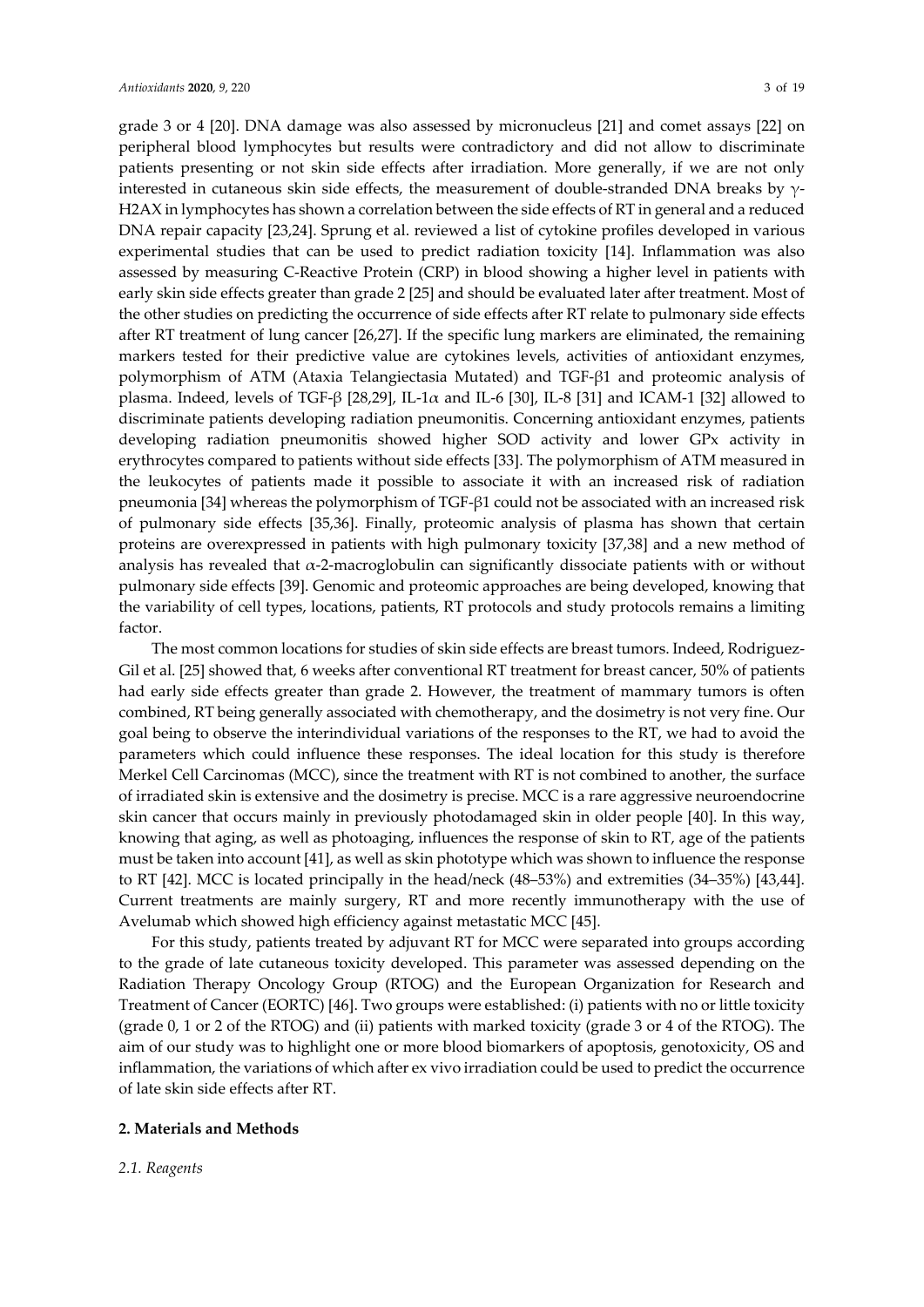#### *Antioxidants* **2020**, *9*, 220 4 of 19

RPMI and FBS were obtained from Thermo Fisher Scientific (Waltham, MA, USA), DNA-Prep Reagent Kit from Beckman Coulter (Brea, CA, USA), NADPH from Roche (Mannheim, Germany), Legendplex™ Human Inflammation Panel from BioLegend (San Diego, CA, USA) and MILLIPLEX® MAP Kit and Superoxide Dismutase Assay kit II from Merck (Kenilworth, NJ, USA). All other chemicals were purchased from Sigma-Aldrich (Saint-Louis, MO, USA).

## *2.2. Patients*

Among the recruited patients treated by RT for MCC at the Cancer Center François Baclesse, two groups of 9 patients were constituted according to their skin toxicity grade. One of these groups called "Tox  $\geq 3$ " presented extensive skin lesions (grade 3 or 4 of the RTOG/EORTC). The other group called "Tox  $\leq 2$ " presented no or slight skin side effects (grade 0, 1 or 2 of the RTOG/EORTC). The procedures of this study were reviewed and approved by the committee of protection of person (2016-A02021-50; approval date: 01/31/2017). The collection of clinical and dosimetric data was carried out during a follow-up consultation. Late skin toxicity was assessed after signing an informed consent. Blood samples were collected on 6 heparinized tubes. Possible confounding factors were collected: diabetic status, high blood pressure, vitamins and antioxidants taking, treatments in progress at the time of inclusion and at the time of treatment, body mass index or BMI, phototype according to the classification of Fitzpatrick and any other intercurrent pathologies.

#### *2.3. Irradiation*

Irradiation of blood samples was performed by 6 MV photon beams from an ARTISTE linear accelerator (Siemens) at room temperature in the RT department of Cancer Center François Baclesse. The dose rate used was the standard rate in conventional treatment: 2 Gy/min. The delivered doses were 2 and 10 Gy and corresponded respectively to 290 and 1450 MU (monitor units). The unirradiated control blood samples were transported under the same conditions to the RT department but were not irradiated. At the end of the irradiation, samples were placed for 1 h in a cell culture incubator at 37 °C and 5%  $CO<sub>2</sub>$  with a controlled humidity level.

#### *2.4. Separation of Blood Components*

A total volume of 8 mL per irradiation dose (0, 2 and 10 Gy) was collected. For each condition, 3 mL were used for lymphocyte cycle analysis. The remaining 5 mL per dose per patient was placed in tubes and centrifuged to separate the different blood components. For cycle and apoptosis, samples were diluted in 3 mL of PBS and then divided into 3 cytometry tubes each containing 1.5 mL of Ficoll. The triplicate samples were centrifuged at 400× *g* for 35 min (room temperature, no brake) to separate the different blood components and recover a clean lymphocyte ring. For other measurements, blood components were separated by centrifugation only. After 10 min of centrifugation at 1100× *g* at room temperature, 3 compartments were obtained and treated as followed: (i) the plasma was aliquoted and frozen at  $-80$  °C, (ii) the lymphocyte ring was used for micronucleus study and (iii) the erythrocyte pellet was aliquoted in the same way as the plasma and frozen at –80 °C.

#### *2.5. Lymphocyte Cycle and Apoptosis*

Lymphocyte rings were cultured in RPMI 1640 medium supplemented with 10% Fetal Bovine Serum (FBS) and 1% penicillin/streptomycin. The culture was initiated by adding 60  $\mu$ M of phytohemagglutinin (PHA) on a 6-well plate and placed in an incubator at 37 °C and of 5% CO2 in a humid atmosphere. After 48 h of incubation, the content of each culture well was transferred into a tube and then centrifuged at 150× *g* for 5 min at room temperature. After washing with PBS and centrifugation, cells were fixed in 70% ethanol and stored at –20 °C. Before flow cytometry analysis, alcohol was removed and cells were washed with PBS and incubated at 37 °C during 30 min. After 5 min centrifugation at 2700× *g*, the DNA-Prep Reagent Kit was used according to the manufacturer's recommendations. In brief, cells were resuspended in the presence of Lysing Permeabilizing Reagent (LPR) then marked with STAIN solution containing RNase and Propidium Iodide (PI). Cells were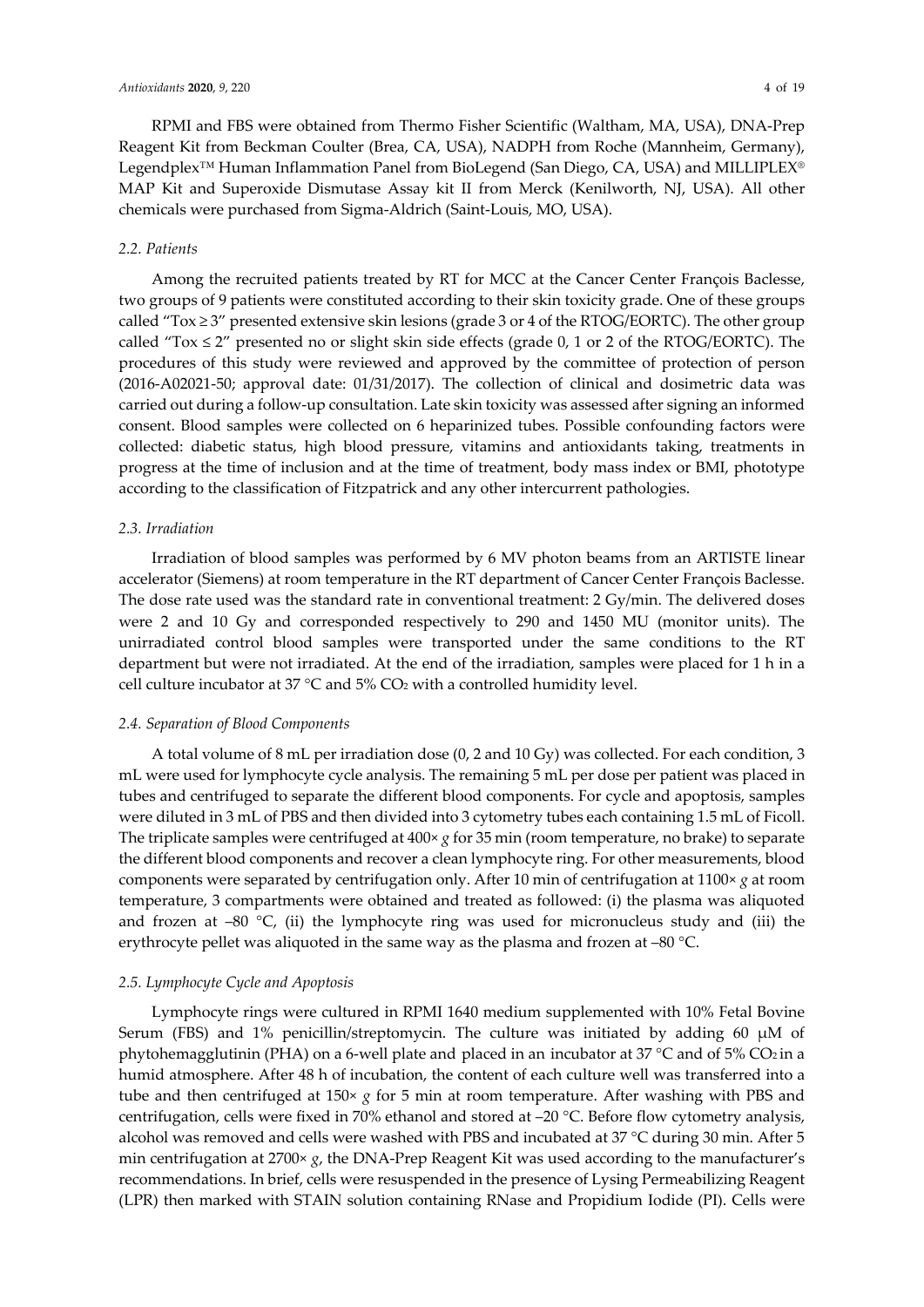incubated at room temperature during 20 min in the dark and transferred in specific cytometry tubes for analysis. Sample analysis was performed using a Gallios flow cytometer (Beckman Coulter, Brea, CA, USA) within one week after sample collection. The fluorescence of IP was collected in the FL3 channel with 620 nm bandpass filter. The singulets were selected using an area versus peak DNA content histogram and then analysed in a single-parameter histogram FL3 lin. The cycle data were analyzed according to the distribution of the lymphocytes in the different phases: sub-G1 corresponding to the apoptotic cells, G1 phase, G2-M phase and S phase. Data were then acquired with Gallios software and analysed with Kaluza software (Beckman Coulter).

## *2.6. Micronucleus Frequency in Lymphocytes*

The lymphocyte ring of each sample was put in 6-well plates containing RPMI 1640 culture medium (10% Fetal Bovine Serum or FCS, 1% penicillin/streptomycin) in addition to 60  $\mu$ M of phytohemagglutinin (PHA) to stimulate cell division of T cells. Plates were incubated at 37 °C and 5% CO2 in a humidified atmosphere. After 44 h of incubation, cytochalasin B was added to a final concentration of 5 µg/mL in each culture well to block cytokinesis. After an additional 28 h of incubation, the content of each well was transferred to a FACS tube, centrifuged at 180× *g* for 10 min at room temperature. Lymphocytes pellets were then subjected to a hypotonic shock by adding 75 mM KCl dropwise over 10 min. The content of each pellet was finally spread on 3 slides on humidified paper towels before drying and storage at –20 °C. For the analysis, labeling was carried out by adding 40 µL of mounting medium containing DAPI and a coverslip on each slide. Analysis was performed under 10× magnification using an automated scoring system Metafer (MetaSystems, Altlussheim, Germany) coupled with a fluorescence microscope (Zeiss) in order to quantify the micronuclei frequency and distribution by binucleated lymphocytes.

#### *2.7. Lysis of Erythrocytes*

Erythrocytes were placed in a lysis buffer (10 mM Tris/HCl, 0.1% Triton, 200 mM sucrose, pH 7.5) and lysed by thermal shock: 1 min in liquid nitrogen and 1 min at 37 °C. This step was repeated 3 times, then samples were centrifuged at 4 °C at 2000× *g* for 30 min. The supernatants obtained were aliquoted in Eppendorf tubes and stored at –80 °C.

#### *2.8. Protein Quantification in Erythrocyte Lysates*

Protein assay was performed by using a protein quantification Kit-Rapid according to the manufacturer's recommendations. In brief, 6 µL of diluted samples were mixed with 300 µL of Coomassie Brilliant Blue, then the absorbance was measured at 595 nm using a microplate reader (Fluostar Omega, BMG Labtech, Ortenberg, Germany). Protein concentration was determined using the standard curve equation.

#### *2.9. SOD activity in Erythrocyte Lysates*

Total SOD activity was measured using Superoxide Dismutase Assay kit II according to the manufacturer's recommendations. The SOD assay relies on the detection of superoxide radicals which are generated by xanthine oxidase and hypoxanthine via a tetrazolium salt. The absorbance was measured at 450 nm by using a Fluostar Omega microplate reader (BMG Labtech, Ortenberg, Germany). The standard curve established with different concentrations of standards was used to calculate the SOD activity. Results are expressed in units per mg of proteins.

# *2.10. CAT Activity in Erythrocyte Lysates*

CAT activity was assayed using the Clairborne and Aebi spectrophotometric method [47]. In brief, erythrocyte lysates were diluted in a 50 mM potassium phosphate buffer (99:1, *v:v*). Twentyfive microliters of diluted samples were dispensed in UV-star plates (Greiner Bio-One, Kremsmünster, Austria). The reaction was initiated by the addition of 225 µL of hydrogen peroxide (30 mM). The decrease in absorbance at 240 nm was monitored by a Flexstation 3 microplate reader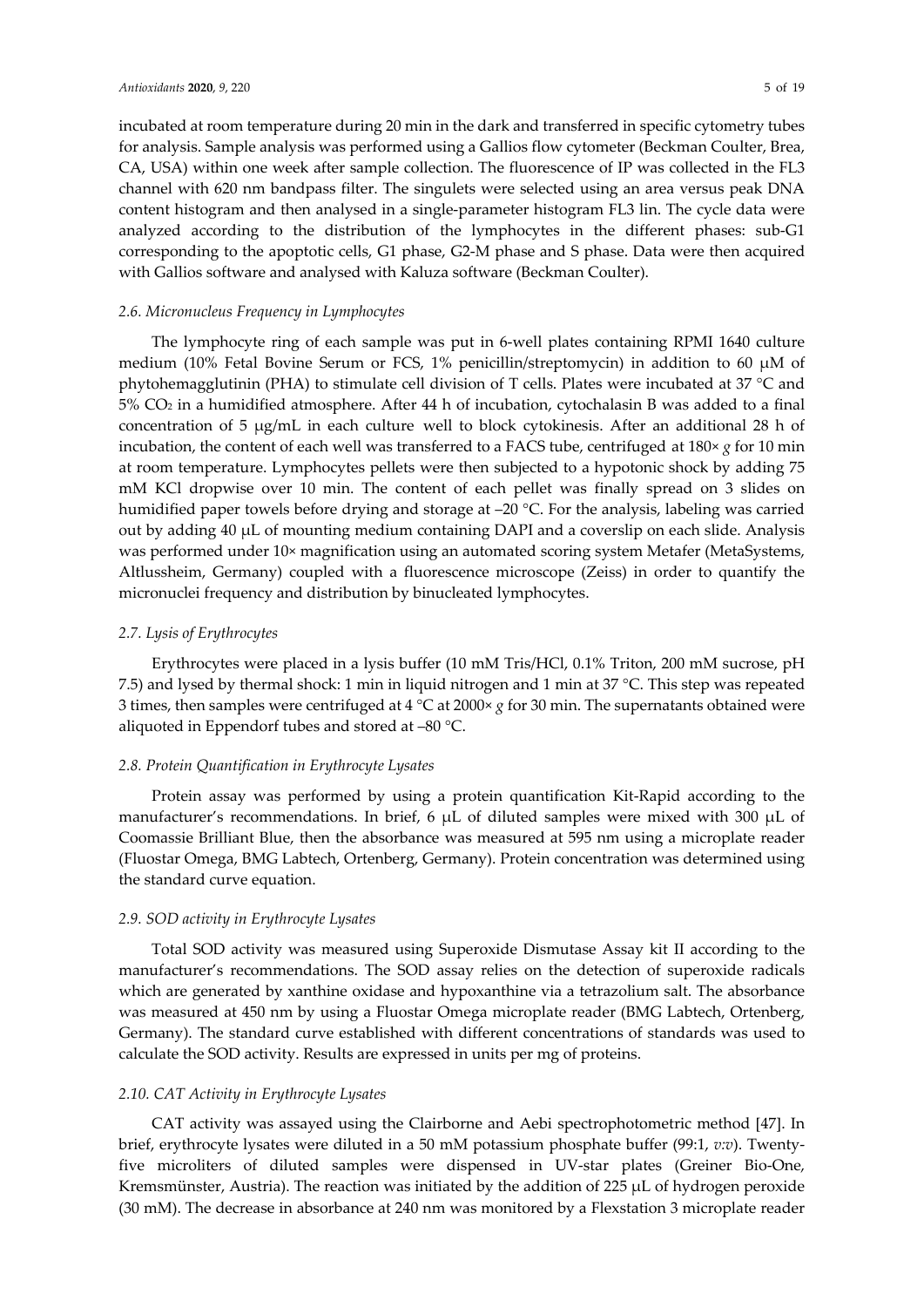(Molecular Devices, San Jose, CA, USA) for 1 min. CAT activity was calculated using slope values from standard bovine purified liver CAT. Results are expressed as nmol of consumed hydrogen peroxide per min per mg of proteins.

#### *2.11. GPx Activity in Erythrocyte Lysates*

GPx activity was assayed using Sinet method with slight modifications [48]. Briefly, erythrocyte lysates were diluted (1/625) in a buffer containing 125 mM potassium phosphate buffer (Na2HPO4/NaH2PO4, pH 7), 12.5 mM EDTA, 50 mM KCN, 5 mM reduced glutathione, 5 mM NADPH and 0.25 UI of Glutathione Reductase. Diluted samples were distributed in 96-well plates and incubated at 30 °C during 15 min. Reaction was initiated by the addition of 250  $\mu$ M of Tert Butyl Hydroperoxydase. The decrease in absorbance at 340 nm was monitored with a Fluostar Omega microplate reader (BMG Labtech) for 2.5 min. GPx activity was determined by the calculation below and results were expressed as nmol of oxidized GSH (GSSG) per min per mg of proteins.

GPx Activity  $= 2 \times$  $\frac{|\text{slope}|}{\epsilon_{\text{NADPH}}(\text{cm}^{-1}) \times 1 (\text{cm})} \times \frac{\text{Vf (mL)}}{\text{Vs (mL)}} \times \text{sample dilution}$ protein concentration (mg/mL)

AU: Absorbance Unit, ε: molar extinction coefficient for NADPH (Nicotinamide Adenine Dinucleotide Phosphate) at 340 nm (0.00622  $\mu$ m<sup>-1</sup>.cm<sup>-1</sup>), l: optical path length, Vf: final volume per well, Vs: volume of diluted sample

### *2.12. Quantification of Reduced and Oxidized Glutathione in Erythrocyte Lysates*

A quantification kit was used to measure oxidized and reduced glutathione according to the manufacturer's recommendations. The amounts of total glutathione (reduced and oxidized) were determined by an enzymatic method. Briefly, GSSG (glutathione disulfide, oxidized form) was first reduced to GSH (reduced form of glutathione) by the addition of NADPH and glutathione reductase in controlled amounts. 5,5'-dithiobis-2-nitrobenzoic acid reacts with GSH to form a product detectable by spectrophotometry at 412 nm. To assay only oxidized glutathione, a masking reagent was added to the samples to trap the initial GSH. Levels of GSH and GSSG in samples were measured by a microplate reader (Model 680, Bio-Rad, Hercules, CA, USA) and calculated from GSH and GSSG standard curve respectively. Results are expressed in  $\mu$ mol of GSH or GSSG per mg of proteins.

### *2.13. Protein Carbonylation in Erythrocyte Lysates*

Protein carbonylation measurement was performed using a protein carbonyl content assay kit according to the manufacturer's recommendations. In brief, erythrocyte lysates were first derived in dinitrophenyl (DNP) hydrazone adducts in the presence of 2,4-dinitrophenylhydrazine (DNPH). The addition of trichloroacetic acid allowed the precipitation of proteins. An acetone washing step was carried out to remove excess DNPH and to retain only the proteins. After centrifugation, pellets were suspended in a 6 M guanidine solution. The absorbance was measured at 375 nm by a Fluostar Omega microplate reader (BMG Labtech, Ortenberg, Germany). The amount of protein carbonyls was calculated using the formula below. Results are expressed as nmol of carbonyls per mg of proteins.

## Protein carbonyls (nmol carbonyls/mg protein) = (C/P) × 1000 × D

C: amount of carbonyls in sample wells (nmol/well), P: amount of proteins from standard wells, D: dilution factor of samples,  $1000$ : conversion factor ( $\mu$ g to mg)

#### *2.14. Lipid Peroxidation in Erythrocyte Lysates*

Lipid peroxidation was measured using PeroxiDetect Kit according to the manufacturer's recommendations. Typically, peroxides react with  $Fe<sup>2+</sup>$  ions to produce  $Fe<sup>3+</sup>$  ions in the same proportion to the amount of hydroperoxides initially present in samples. The Fe<sup>3+</sup> ions then react with the xylenol orange (3,3′-bis[N,N-bis(carboxymethyl)aminomethyl]-o-cresolsulfonephtalein, sodium salt) and form a colored compound which can be detected by spectrophotometry at 570 nm. The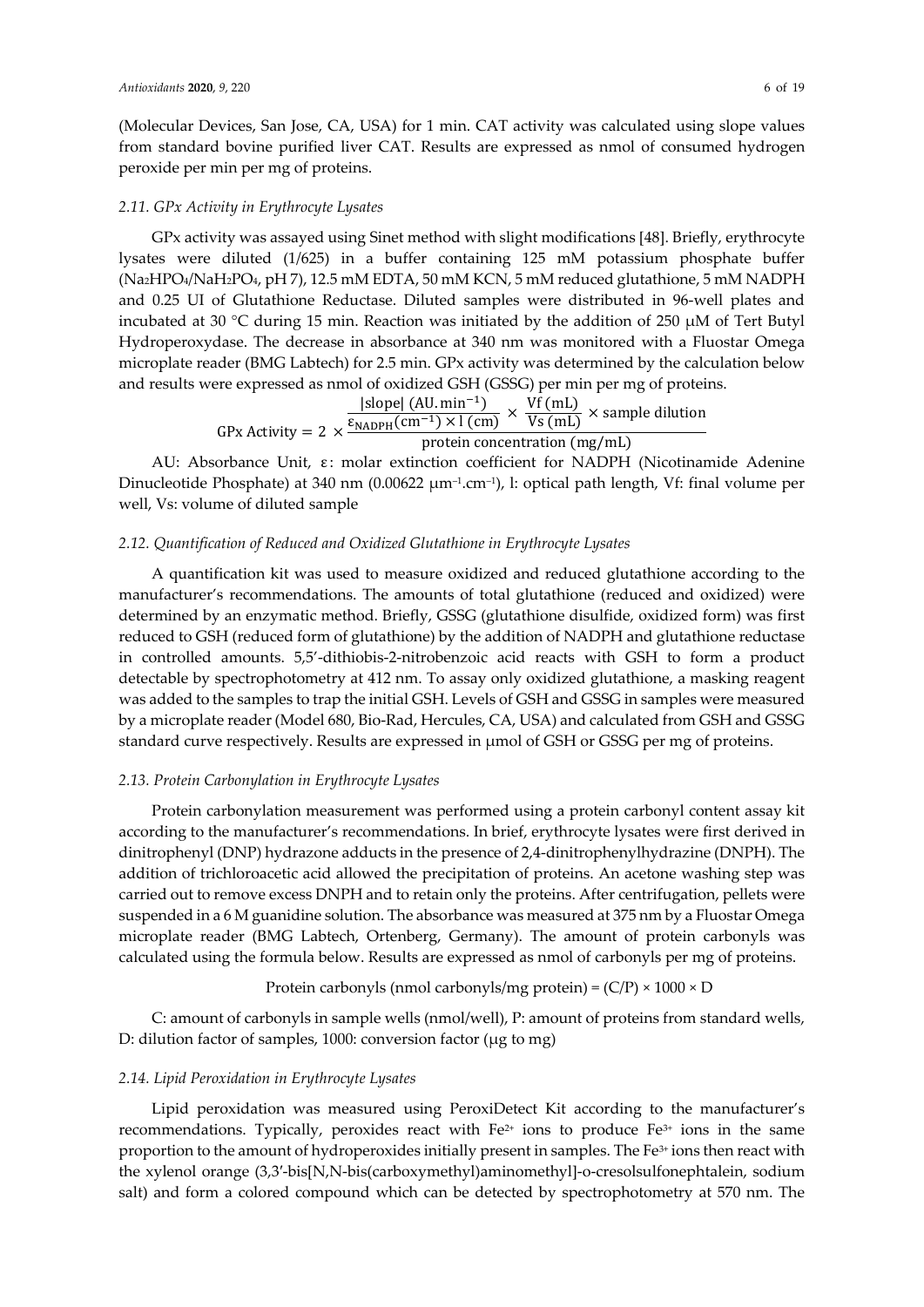amount of lipid hydroperoxide was measured by a microplate reader (Model 680, Bio-Rad) and calculated from the standard curve of tert-Butyl Hydroperoxide (t-BuOOH). Results are expressed as nmol of peroxides per mg of proteins.

#### *2.15. Quantification of Inflammatory Cytokines in Plasma by Flow Cytometry*

#### 2.15.1. LegendplexTM Human Inflammation Panel

A panel of 13 cytokines (IL-1ß, IFN-α2, IFN-y, TNF-α, MCP-1, IL-6, IL-8, IL-10, IL-12p70, IL-17A, IL-18, IL-23, IL-33) was quantified in plasma using Legend plexTM Human Inflammation Panel according to the manufacturer's recommendations. In brief, fluorescent encoded beads coated with specific antibodies on their surface capture the analytes. After an incubation and a washing step, the biotinylated detection antibody is added and binds to its specific analyte. Finally, streptavidinphycoerythrin (SA-PE) is used as a reporter. Flow cytometry analysis was performed using a CytoFlex flow cytometer (Beckman Coulter, Brea, CA, USA). The configuration used was 585 nm with a blue laser (FL-1A) and 690 nm with a yellow laser (FL-9A). Finally, data were analyzed using LEGENDplex™ version 8 data analysis software (BioLegend, San Diego, CA, USA).

## 2.15.2. Milliplex® MAP Kit: TGF-ß1 Single Plex Magnetic Bead Kit

TGF-ß1 cytokine was quantified using MILLIPLEX® MAP Kit according to the manufacturer's recommendations. Briefly, fluorescent magnetic beads coated with TGF-ß1 antibodies capture the analyte, then a biotinylated detection antibody binds to this complex and SA-PE (Streptavidin Phycoerythrin) is used as a reporter. The MAGPIX reader (Luminex corp, Avatia, TX, USA) was used to capture images. Finally, data were analyzed using xPONENT® software (Luminex corp, Avatia, TX, USA).

# *2.16. Statistical Analysis*

Data are depicted as mean values  $\pm$  standard error of the mean (SEM). \* for  $p < 0.05$ , \*\* for  $p <$ 0.001 and \*\*\* for *p* < 0.0001 for irradiated samples compared to non-irradiated ones and # for *p* < 0.05 and ## for  $p < 0.005$  for Tox  $\geq 3$  compared to Tox  $\leq 2$  group (two-way ANOVA and Mann–Whitney test). Each experiment was performed in triplicates.

## **3. Results**

#### *3.1. Patient Profiles*

Eighteen patients were included in this study (Table 1). Each group contained nine patients according to their RTOG late skin toxicity classification. The average age of the patients included was around 70 years old as expected for the MCC pathology characterized by elderly patients. There were no significant differences in terms of received irradiation dose, BED (Biological Effective Dose with  $\alpha/\beta$  = 3), cardiovascular risk factor number (diabetic status, hypertension, and obesity with a Body Mass Index  $\geq$  30, in addition to age), tobacco consumption or grade of acute toxicity after RT (data not shown). Late skin toxicity was assessed by a junior and a senior radiation therapist based on clinical observations and according to RTOG/EORTC classification (Figure 1).

**Table 1.** Characteristics of the cohort depending on the toxicity group. Age, RTOG (Radiation Therapy Oncology Group)/EORTC (European Organization for Research and Treatment of Cancer) grade of late skin toxicity, total received dose, BED (Biological Effective dose) with  $\alpha/\beta$  = 3, treatment year, gender and Fitzpatrick skin type are reported here. Groups Tox ≤ 2 and Tox ≥ 3 correspond to patients presenting grade 2 or less and grade 3 or more of late skin reactions after RT according to RTOG/EORTC, respectively.

| Group Number | Patient |     | RTO Dose |                    | BED Treatment Gen Fitzpatrick Skin |     |      |
|--------------|---------|-----|----------|--------------------|------------------------------------|-----|------|
|              |         | Age |          | $G$ $(Gv)$ $(Gv3)$ | Year                               | der | Type |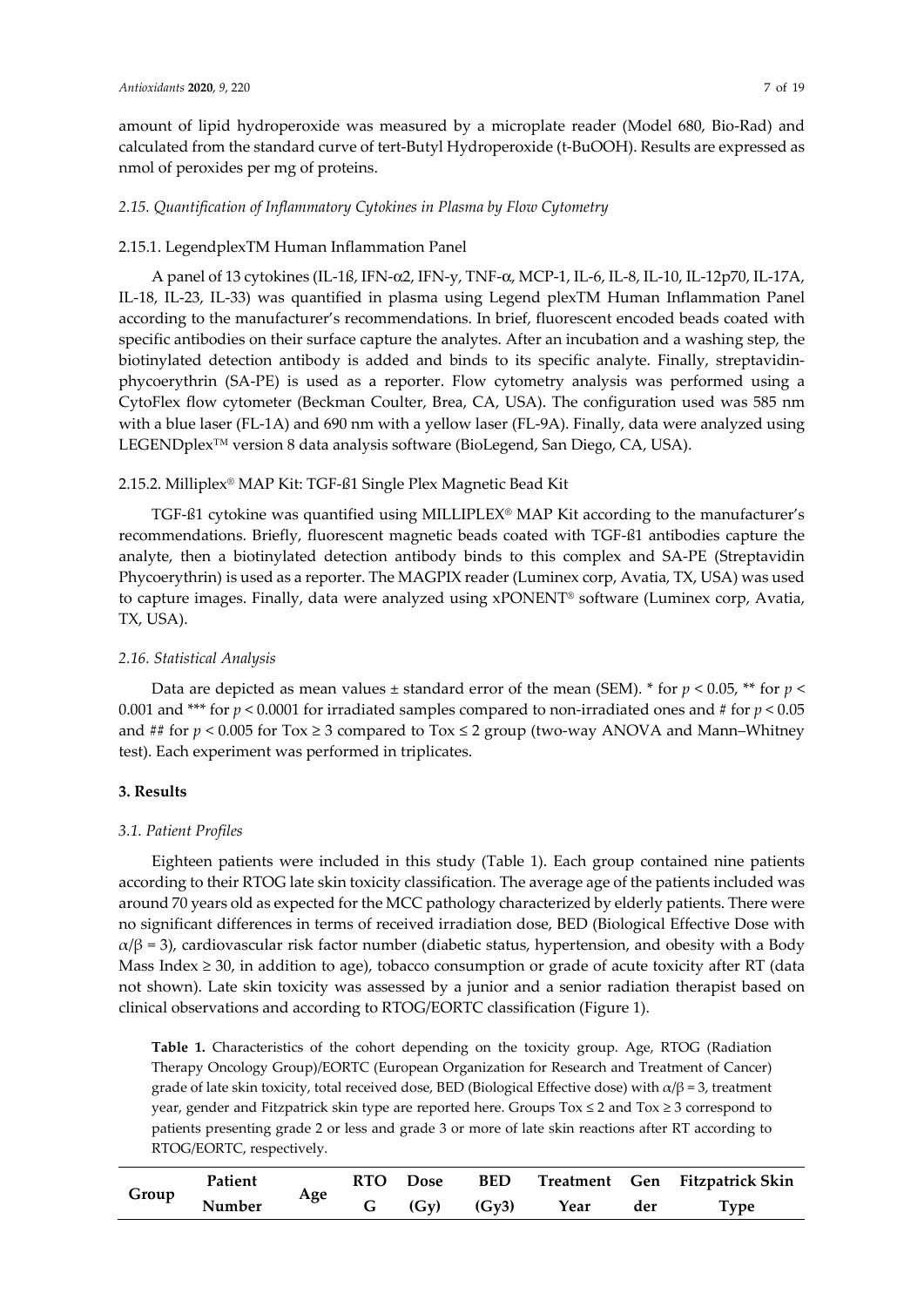|              | $\mathbf 1$             | $80\,$         | $\boldsymbol{0}$            | $40\,$      | 93.33       | 2016 | $\mathbf F$ | $\overline{4}$ |
|--------------|-------------------------|----------------|-----------------------------|-------------|-------------|------|-------------|----------------|
|              | $\overline{2}$          | 75             | $\overline{2}$              | 50          | 83.33       | 2014 | ${\bf F}$   | $\overline{2}$ |
|              | 3                       | 61             | $\mathbf{1}$                | 50          | 83.33       | 2014 | $\mathbf M$ | $\mathbf{1}$   |
|              | $\overline{\mathbf{4}}$ | 76             | $\mathbf{1}$                | 44          | 102.67      | 2011 | $\mathbf M$ | $\mathfrak{Z}$ |
| $Tox \leq 2$ | 5                       | 77             | $\mathbf{1}$                | 50          | 83.33       | 2015 | $\mathbf M$ | $\mathfrak{Z}$ |
|              | 6                       | 74             | $\mathbf 1$                 | 50          | 83.33       | 2016 | ${\bf F}$   | $\overline{2}$ |
|              | $\overline{7}$          | 56             | $\boldsymbol{0}$            | 50          | 83.33       | 2013 | $\mathbf M$ | $\overline{2}$ |
|              | $\,8\,$                 | 91             | $\mathbf{1}$                | $\rm 48$    | 86.40       | 2012 | $\mathbf M$ | $\overline{2}$ |
|              | 9                       | 71             | $\boldsymbol{0}$            | $50\,$      | 83.33       | 2016 | $\mathbf M$ | $\overline{4}$ |
| Mean $\pm$   |                         | $73.44\,\pm\,$ |                             | $48.00 \pm$ | $86.93 \pm$ |      |             |                |
| ${\rm SD}$   |                         | 3.62           |                             | 1.27        | 2.39        |      |             |                |
|              | 10                      | 58             | $\mathfrak{Z}$              | 50          | 83.33       | 2015 | $\rm F$     | $\overline{2}$ |
|              | 11                      | 82             | 3                           | $\rm 48$    | 86.40       | 2006 | M           | $\overline{2}$ |
|              | 12                      | 71             | 3                           | 50          | 83.33       | 2016 | $\mathbf M$ | $\overline{2}$ |
|              | 13                      | 79             | $\overline{4}$              | 48          | 86.40       | 2010 | ${\bf F}$   | 3              |
| $Tox \geq 3$ | 14                      | 72             | $\mathfrak{Z}$              | 40          | 93.33       | 2014 | $\mathbf F$ | 3              |
|              | 15                      | 65             | $\mathfrak{Z}$              | 50          | 83.33       | 2011 | $\mathbf M$ | $\overline{2}$ |
|              | 16                      | 69             | $\ensuremath{\mathfrak{Z}}$ | $\rm 48$    | 86.40       | 2013 | ${\bf F}$   | $\overline{2}$ |
|              | 17                      | 84             | 3                           | 48          | 86.40       | 2015 | $\mathbf M$ | 3              |
|              | $18\,$                  | 88             | 3                           | 48          | 86.40       | 2015 | $\mathbf F$ | $\mathbf{2}$   |
| Mean $\pm$   |                         | $74.22 \pm$    |                             | $47.77 \pm$ | $86.14 \pm$ |      |             |                |
| ${\rm SD}$   |                         | 3.45           |                             | 1.09        | 1.09        |      |             |                |



**Figure 1.** Pictures of some patient irradiated skin regions: (**a**) patient with grade 0 toxicity (no fibrosis, no telangiectasia); (**b**) patient with grade 1 toxicity (no fibrosis, imperceptible telangiectasia); (**c,d**) patients with grade 3 toxicity (pronounced fibrosis, marked telangiectasia).

# *3.2. Cell Cycle and Apoptosis*

Percentage of lymphocytes in each phase of the cell cycle was evaluated by flow cytometry. In both groups of patients, the rate of sub-G1 phase (corresponding to apoptosis) increased with irradiation (Figure 2a). This increase was only significant for the Tox  $\leq$  2 group with a 1.8-fold change at 10 Gy. Moreover, a significant difference exists between the two groups of patients with a 1.25-fold decrease in the Tox ≥ 3 group compared to the Tox ≤ 2 group. The proportion of cells in S phase was significantly reduced after 10 Gy irradiation in the same manner for both groups with a 1.41-fold and a 1.71-fold decrease in the Tox ≤ 2 group and in the Tox ≥ 3 group, respectively (Figure 2b). There is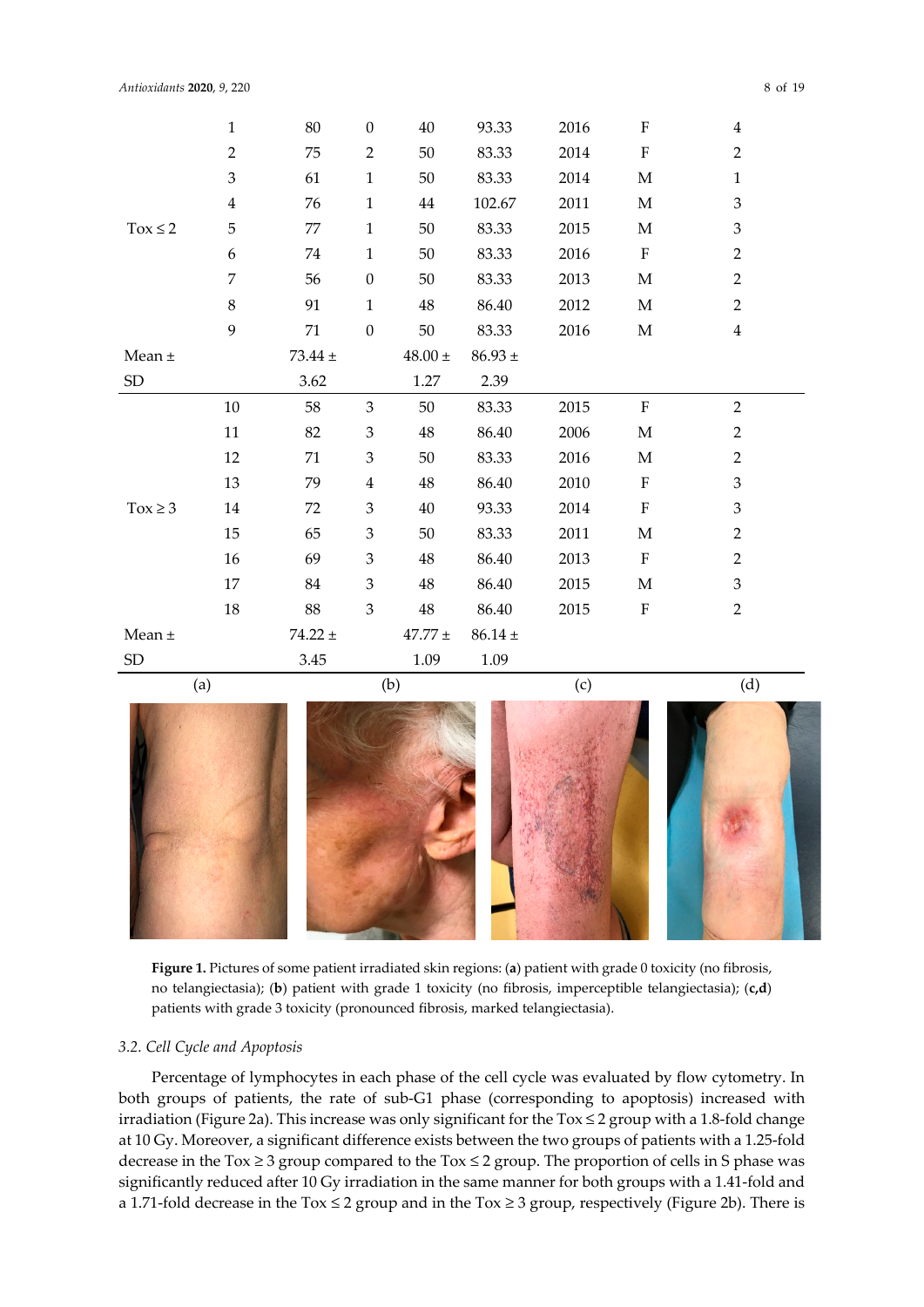no significant difference concerning the G2-M phase for both groups even if a tendency towards a decrease in the percentage of lymphocytes in G2-M phase has been observed after irradiation. When comparing the two groups of patients, a non-significant increase was measured in the  $Tox \geq 3$  group compared to the Tox  $\leq$  2 group even in unirradiated blood samples (Figure 2c). Regarding the G0-G1 phase, no difference was observed after irradiation or between both groups of patients (data not shown). Figure 2d illustrates the modification of the cell cycle profile of a patient of the Tox  $\geq 3$  group after irradiation at 10 Gy.



**Figure 2.** Lymphocyte percentage in sub-G1 phase (**a**), in S phase (**b**) and in G2-M phase (**c**) in both groups of patients and example of analysis of cell cycle for one patient (**d**). Groups  $Tox \le 2$  and  $Tox \ge$ 3 correspond to patients presenting grade 2 or less and grade 3 or more of late skin reactions after RT according to RTOG/EORTC, respectively. \* for *p* < 0.05 and \*\*\* for *p* < 0.0001 for irradiated samples compared to non-irradiated ones and # for  $p < 0.05$  for Tox  $\geq 3$  compared to Tox  $\leq 2$  group.

#### *3.3. Micronucleus Assay*

Genotoxicity was assessed by the micronucleus assay. Micronuclei contain a chromosome or fragment(s) of chromatid(s) which have not been incorporated into one of the daughter nuclei after cell division. Micronucleus assay has been used to evaluate poorly repaired or unrepaired DNA breaks or nondisjunction of chromosomes. A significant increase in micronucleus frequency was observed with irradiation as expected (Figure 3a and Table 2) with a 81-fold increase in MN frequency in irradiated compared to non-irradiated lymphocytes in the  $Tox \leq 2$  group compared to a 17-fold increase in the Tox  $\geq$  3 group. This difference between the two groups of patients was significant with a 3.31-fold decrease in the Tox  $\geq$  3 compared to the Tox  $\leq$  2 group. These results were confirmed by examining the distribution of micronuclei with an increase in each class of the distribution of micronuclei in the Tox  $\leq$  2 compared to the Tox  $\geq$  3 group (Figure 3b and Table 3).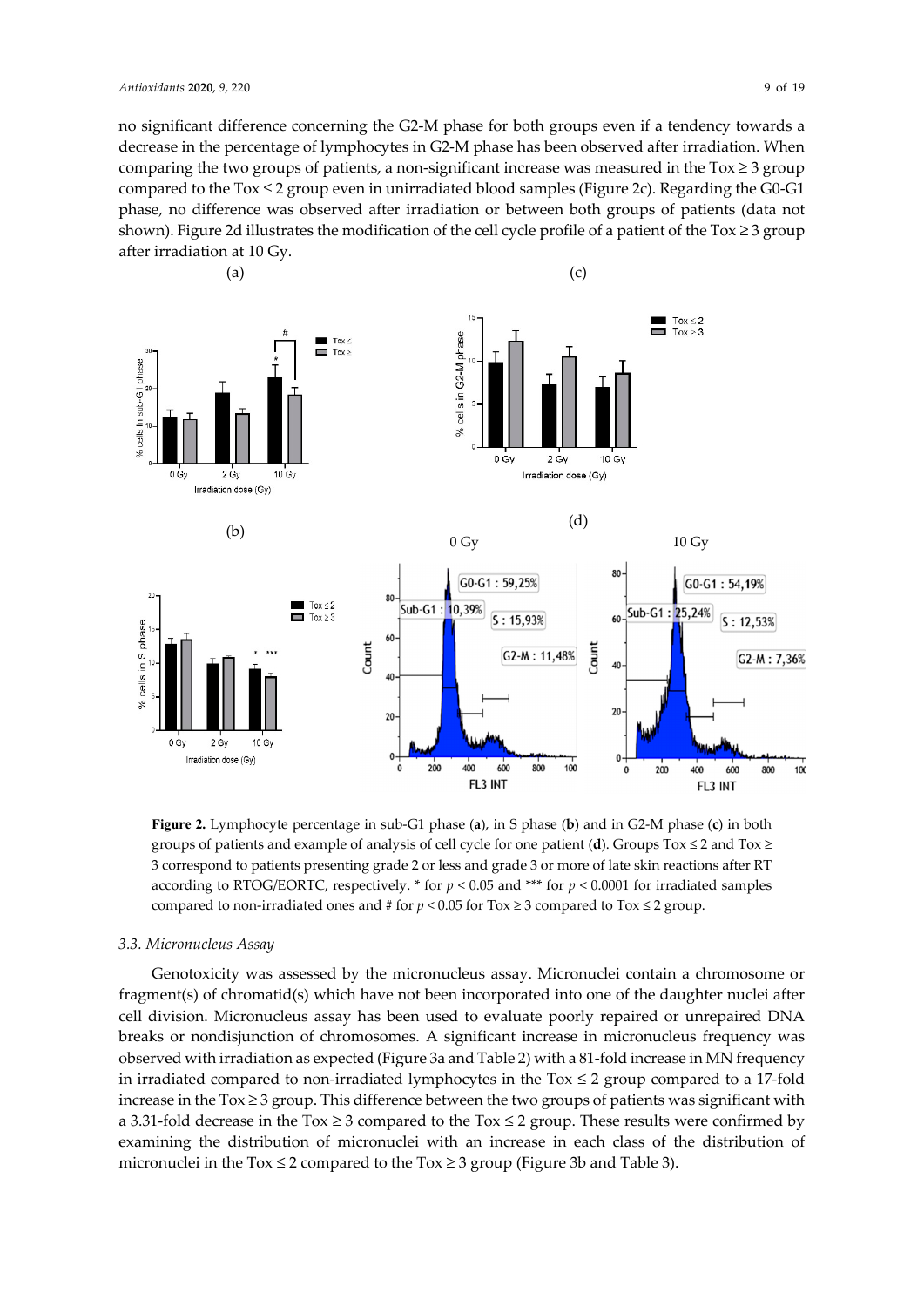

 $(a)$  (b)

**Figure 3.** Micronucleus frequency (**a**) and distribution at 10 Gy (**b**) per 1000 binucleated lymphocytes in both groups of patients. Groups  $Tox \le 2$  and  $Tox \ge 3$  correspond to patients presenting grade 2 or less and grade 3 or more of late skin reactions after RT according to RTOG/EORTC, respectively. \* for  $p < 0.05$  and \*\*\* for  $p < 0.0001$  for irradiated samples compared to non-irradiated ones and # for  $p <$ 0.05 for Tox  $\geq$  3 compared to Tox  $\leq$  2 group.

**Table 2.** Micronucleus frequency per 1000 binucleated lymphocytes in both groups of patients. Groups Tox  $\leq$  2 and Tox  $\geq$  3 correspond to patients presenting grade 2 or less and grade 3 or more of late skin reactions after RT according to RTOG/EORTC, respectively. \* for *p* < 0.05 and \*\*\* for *p* < 0.0001 for irradiated samples compared to non-irradiated ones and # for *p* < 0.05 for Tox ≥ 3 compared to Tox ≤ 2 group.

| <b>Irradiation Dose (Gy)</b>                 |                  |                     |                    |                    | 10                       |                        |
|----------------------------------------------|------------------|---------------------|--------------------|--------------------|--------------------------|------------------------|
| <b>Toxicity Group</b><br>$\text{Tox} \leq 2$ |                  | $\text{Tox} \geq 3$ | $Tox \leq 2$       | $Tox \geq 3$       | $Tox \leq 2$             | $Tox \geq 3$           |
| f(MN) per 1000 BN cells                      | $29.51 \pm 8.16$ | $61.68 \pm 16.62$   | $362.07 \pm 65.81$ | $280.56 \pm 69.15$ | $2663.13 \pm 765.09$ *** | $916.31 \pm 190.10$ *# |

**Table 3.** Micronucleus distribution at 10 Gy in both groups of patients. Groups Tox  $\leq 2$  and Tox  $\geq 3$ correspond to patients presenting grade 2 or less and grade 3 or more of late skin reactions after RT according to RTOG/EORTC, respectively.

| <b>Micronucleus Distribution at</b><br>10 Gy (Number of MN) |              | 1 MN             | $2$ MN           | 3 MN             | 4 MN             | 5 MN            | 6 MN            |
|-------------------------------------------------------------|--------------|------------------|------------------|------------------|------------------|-----------------|-----------------|
|                                                             | $Tox \leq 2$ | $47.22 \pm 7.63$ | $41.23 \pm 9.55$ | $26.46 \pm 9.46$ | $12.64 \pm 4.59$ | $5.35 \pm 2.40$ | $0.92 \pm 0.38$ |
| Toxicity group                                              | $Tox \geq 3$ | $4064 + 849$     | $22.95 \pm 6.58$ | $11.04 \pm 4.33$ | $482 + 197$      | $0.93 + 0.36$   | $0.16 + 0.18$   |

# *3.4. Antioxidant Enzyme Activities in Erythrocyte Lysates*

Measuring the activity of the three potent enzymes (SOD, GPx and CAT) gives an idea of the antioxidant capacity of erythrocytes since these enzymes are the second line of the enzymatic antioxidant defense chain after non-enzymatic antioxidant components such as vitamins E/C and some small molecules like ubiquinon and glutathione. Differences were observed between the two groups of patients with decreasing trends for the three enzymes of the Tox  $\geq 3$  compared to the Tox ≤ 2 group (Table 4). With regard to SOD, this trend was significant, reaching a 1.47-fold decrease at 2 Gy.

**Table 4.** Antioxidant enzyme activities in erythrocyte lysates in both groups of patients. Groups Tox ≤ 2 and Tox ≥ 3 correspond to patients presenting grade 2 or less and grade 3 or more of late skin reactions after RT according to RTOG/EORTC, respectively. Percentages of increase and decrease were calculated to compare Tox  $\geq 3$  vs. Tox  $\leq 2$  group. # for  $p < 0.05$  and ## for  $p < 0.005$  for Tox  $\geq 3$ compared to  $Tox \leq 2$  group.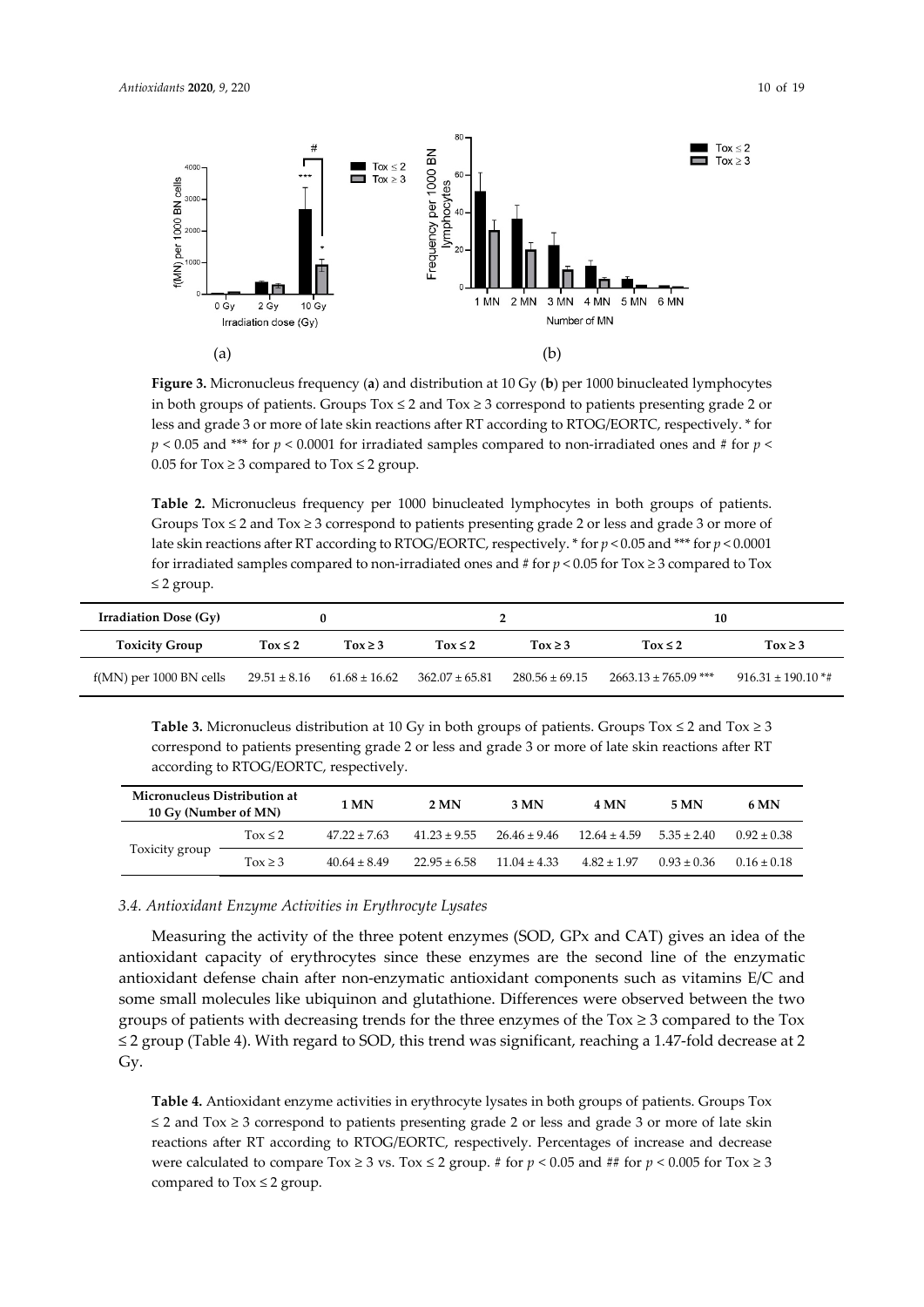| <b>Irradiation Dose (Gy)</b>      |                                                                                         | $\bf{0}$            |                    |                                                      |                     | $\overline{2}$      |                                                      | 10                  |                         |                                                      |
|-----------------------------------|-----------------------------------------------------------------------------------------|---------------------|--------------------|------------------------------------------------------|---------------------|---------------------|------------------------------------------------------|---------------------|-------------------------|------------------------------------------------------|
| <b>Toxicity Group</b>             |                                                                                         | $Tox \leq 2$        | $Tox \geq 3$       | $%$ Increase $\uparrow$<br>$%$ Decrease $\downarrow$ | $Tox \leq 2$        | $Tox \geq 3$        | $%$ Increase $\uparrow$<br>$%$ Decrease $\downarrow$ |                     | $Tox \le 2$ $Tox \ge 3$ | $%$ Increase $\uparrow$<br>$%$ Decrease $\downarrow$ |
|                                   | Superoxide<br>dismutase<br>(U/mg protein)                                               | $10.13 \pm 1.2$     | $9.23 \pm$<br>1.8  | 8.88% ↓                                              | $10.84 \pm$<br>1.45 | $7.36 \pm$<br>1.43  | 32.10%↓ #                                            | $10.01 \pm$<br>1.3  | $6.91 \pm$<br>1.2       | 30.97% ↓##                                           |
| Antioxidant<br>enzyme<br>activity | Glutathione<br>peroxidase<br>(nmol of<br>oxidized<br>glutathione<br>/min/mg<br>protein) | $41.59 \pm$<br>5.21 | 35.87<br>±5.91     | 13.75% ↓                                             | $43.69 \pm$<br>5.41 | $38.47 \pm$<br>5.15 | 11.95% L                                             | $45.46 \pm$<br>5.35 | $38.28 \pm$<br>4.54     | 15.79% ↓                                             |
|                                   | Catalase (U/mg<br>protein)                                                              | $10.76 \pm$<br>1.90 | $8.89 \pm$<br>0.87 | 17.37% L                                             | $9.24 \pm$<br>0.51  | $8.89 \pm$<br>0.99  | $3.78\%$                                             | $9.89 \pm$<br>0.84  | $9.11 \pm$<br>0.86      | 7.88%↓                                               |

# *3.5. Reduced and Oxidized Glutathione in Erythrocytes Lysates*

The measurement of reduced and oxidized glutathione levels allows evaluating the cellular oxidative state. Reduced and oxidized glutathione levels were analyzed. Levels of reduced and oxidized glutathione have remained statistically unchanged in the global population with or without irradiation (Figure 4). However, trends towards a decrease in GSH (Figure 4a) and GSSH (Figure 4b) were observed in the Tox  $\geq$  3 compared to the Tox  $\leq$  2 group reaching a 1.24-fold decrease concerning oxidized glutathione. In addition, the GSH/GSSG ratio was 1.14-fold increased in the Tox  $\geq 3$ compared to the Tox  $\leq$  2 group at 10 Gy (Figure 4c).

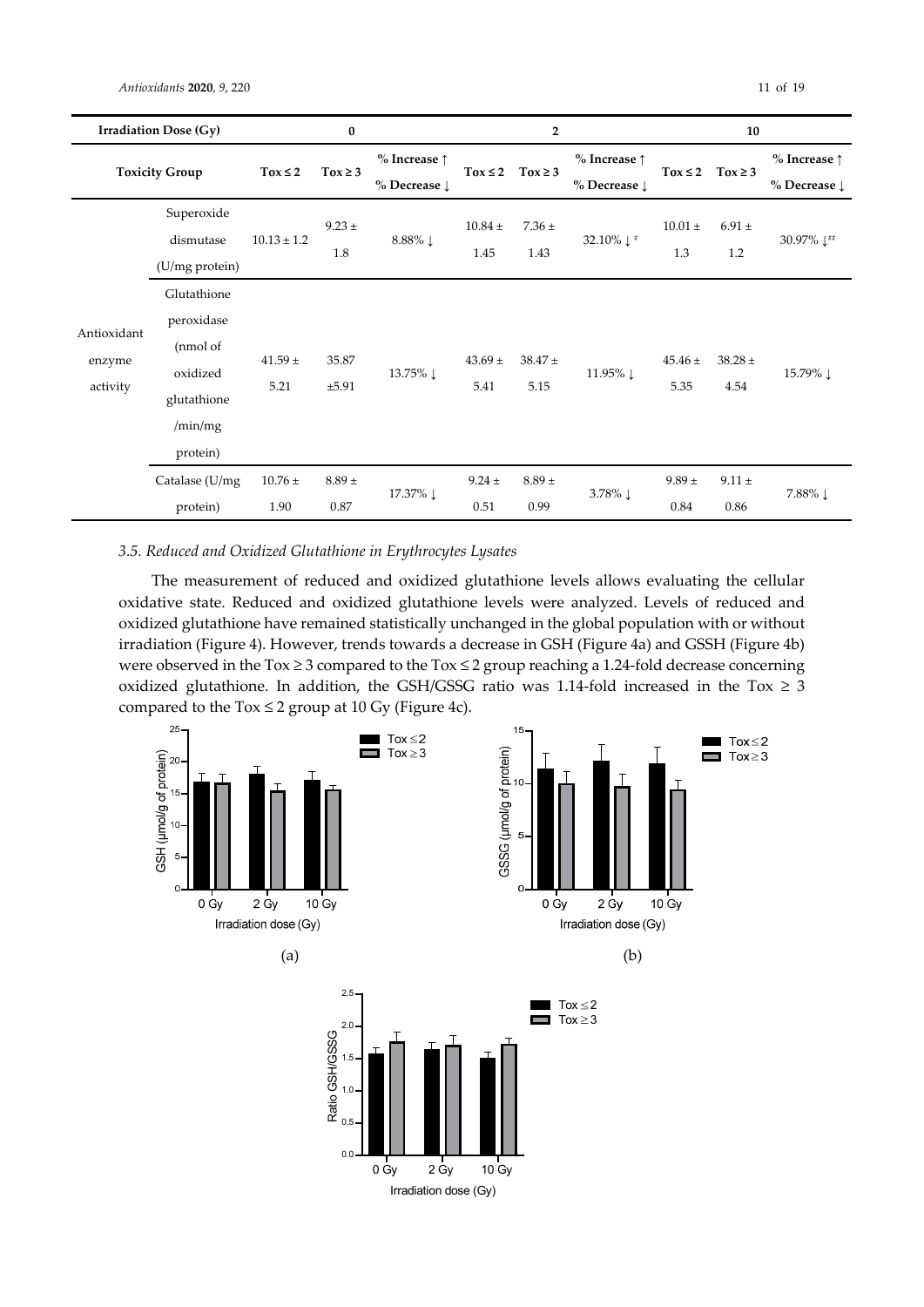**Figure 4.** Reduced (**a**) and oxidized glutathione (**b**) and GSH (reduced glutathione)/GSSG (oxidized glutathione) ratio (**c**) in erythrocytes lysates in both groups of patients. Groups  $Tox \le 2$  and  $Tox \ge 3$ correspond to patients presenting grade 2 or less and grade 3 or more of late skin reactions after radiotherapyaccording to RTOG/EORTC, respectively.

#### *3.6. Protein Carbonylation and Lipid Peroxidation in Erythrocytes Lysates*

The quantification of protein carbonylation and lipid peroxidation in erythrocyte homogenates was analyzed to assess lipid and protein oxidation in blood samples from both groups of patients. No significant difference was observed with the irradiation, nor according to the group of toxicity (Table 5). A tendency to a decrease in protein carbonylation was observed in irradiated blood of the most radiosensitive patients compared to the less radiosensitive ones with a 1.18-fold decrease in the Tox  $\geq$  3 group compared to a 1.02-fold increase in the Tox  $\leq$  2 group (10 Gy vs 0 Gy).

**Table 5.** Protein carbonylation and lipid peroxidation in erythrocyte lysates in both groups of patients. Groups Tox  $\leq$  2 and Tox  $\geq$  3 correspond to patients presenting grade 2 or less and grade 3 or more of late skin reactions after RT according to RTOG/EORTC, respectively. Percentages of increase and decrease were calculated to compare  $Tox \ge 3$  vs.  $Tox \le 2$  group.

| Irradiation           | $\bf{0}$     |                         |                                                                             | $\overline{2}$ |                           | 10                      |                     |                           |                         |
|-----------------------|--------------|-------------------------|-----------------------------------------------------------------------------|----------------|---------------------------|-------------------------|---------------------|---------------------------|-------------------------|
| Dose (Gy)             |              |                         |                                                                             |                |                           |                         |                     |                           |                         |
| <b>Toxicity Group</b> |              | $Tox \le 2$ $Tox \ge 3$ | $%$ Increase $\uparrow$<br>$\text{Tox} \leq 2$<br>$%$ Decrease $\downarrow$ |                | $\text{Tox} \geq 3$       | $%$ Increase $\uparrow$ | $\text{Tox} \leq 2$ |                           | $%$ Increase $\uparrow$ |
|                       |              |                         |                                                                             |                | $%$ Decrease $\downarrow$ |                         | $\text{Tox} \geq 3$ | $%$ Decrease $\downarrow$ |                         |
| Carbonyls             |              |                         |                                                                             |                |                           |                         |                     |                           |                         |
| (nmol                 | $173.87 \pm$ | $180.86 \pm$            | 4.02%                                                                       | $175.22 \pm$   | $157.63 \pm$              |                         | $176.73 \pm$        | $152.77 \pm$              | 13.56% ↓                |
| carbonyl/mg of        | 21.5         | 20.75                   |                                                                             | 21.41          | 15.55                     | 10.04%↓                 | 15.45               | 13.8                      |                         |
| protein)              |              |                         |                                                                             |                |                           |                         |                     |                           |                         |
| Lipid                 |              |                         |                                                                             |                |                           |                         |                     |                           |                         |
| peroxidation          | $21.79 \pm$  | $22.52 \pm$             | 3.35%                                                                       | $21.50 \pm$    | $23.45 \pm$               | 9.07%                   | $21.45 \pm$         | $20.87 \pm$               |                         |
| (nmol/ mg of          | 1.96         | 1.52                    |                                                                             | 1.81           | 1.66                      |                         | 1.91                | 1.02                      | $2.70\%$ $\downarrow$   |
| protein)              |              |                         |                                                                             |                |                           |                         |                     |                           |                         |

#### *3.7. Inflammatory Cytokines in Plasma*

The plasma levels of 14 cytokines involved in the mechanisms of inflammation and the regulation of the immune system response were tested in both groups of patients at 0 and 10 Gy. The levels of IL-1/6/10/12p70/17A/23/33 and IFN-α2/y were generally below the detection threshold (data not shown). The MCP-1 and IL-18 levels were above the detection threshold but without any significance or any trend after irradiation or between both groups of patients (data not shown). Regarding TNF-α, it should be noted that a non-significant increase was observed after irradiation with a tendency to decrease in the Tox ≥ 3 compared to the Tox ≤ 2 group reaching a 2.54-fold change (Figure 5a). IL-8 plasmatic concentration was strongly, but not significantly, increased in the Tox  $\geq$  3 compared to the Tox  $\leq 2$  group, even in the non-irradiated blood samples with a 2.49-fold change at 0 Gy and a 1.58-fold change at 10 Gy (Figure 5b). Interestingly, there is no strong effect of irradiation on IL-8 level. In the same way, TGF-β1 plasmatic concentration was significantly increased in the Tox  $≥$  3 compared to the Tox  $≤$  2 group with a 1.32-fold change at 0 Gy and a 1.61-fold change at 10 Gy (Figure 5c). Moreover, irradiation tends to decrease TGF-β1 level in both groups with a 1.40-fold decrease after irradiation for the Tox  $\leq$  2 group and a 1.15-fold decrease after irradiation for the Tox  $\geq$  3 group.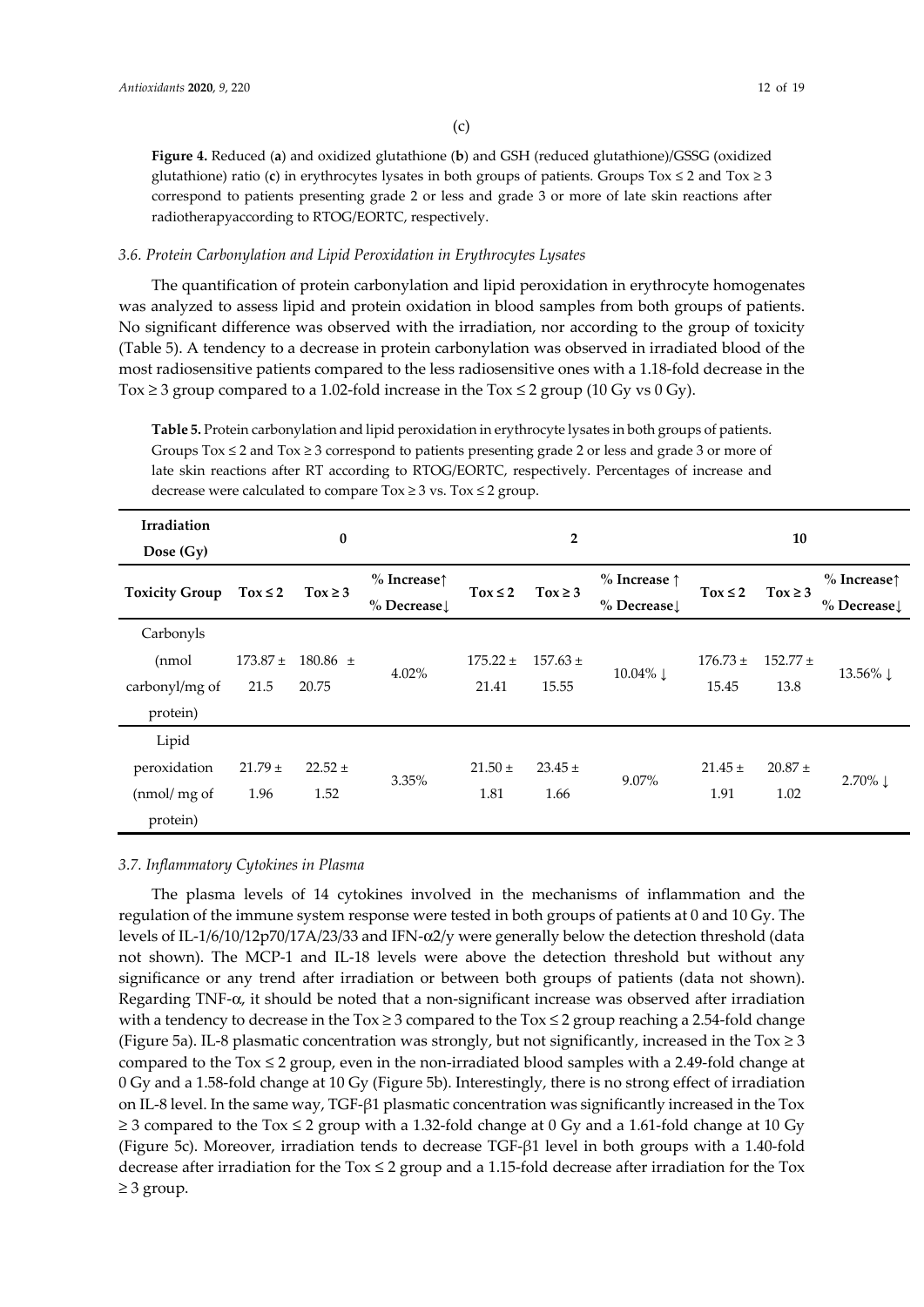

**Figure 5.** TNF-α (Tumor Necrosis Factor α) (**a**), IL-8 (Interleukin 8) (**b**) and TGF-β1 (Transforming Growth Factor β1) (**c**) concentration in plasma in both groups of patients. Groups Tox ≤ 2 and Tox ≥ 3 correspond to patients presenting grade 2 or less and grade 3 or more of late skin reactions after RT according to RTOG/EORTC, respectively. # for  $p < 0.05$  for Tox  $\geq 3$  compared to Tox  $\leq 2$  group.

#### **4. Discussion**

The aim of this study was to assess biomarkers of genotoxicity, OS and inflammation in blood of MCC patients in order to discriminate patients who develop severe or mild late cutaneous side effects after RT. For this purpose, blood samples from two groups of nine patients, constituted according to their toxicity grade, were collected and irradiated ex vivo.

The patient's late skin toxicity grade was evaluated as described by RTOG/EORTC knowing that (i) slight atrophy, change in pigmentation, hair loss and moderate telangiectasia were classified as grade 1 or 2 and (ii) marked atrophy, ulceration and strong telangiectasia were classified as grade 3 or 4 (Figure 1). Skin grafts were performed on the nine patients in the Tox  $\leq$  2 group and on 5/9 patients in the Tox ≥ 3 group. The 18 patients recruited for this study completed a survey before blood collection in which different parameters were taken into account as the location of the tumor, the total dose received during treatment, the biological effective dose, the development of acute and/or late toxicities, Fitzpatrick phototype as well as age, cardiovascular diseases (diabetes, hypertension and obesity) and tobacco consumption. Among these patients there were no significant difference between the 2 groups (Table 1).

As expected, lymphocyte apoptosis was increased after irradiation (Figure 2). As shown by Azria et al. [18]*,* this increase was higher in patients presenting lower late skin toxicity. These results suggest that lymphocytes of patients with higher late skin toxicity cannot undergo apoptosis as are patients with less radiosensitivity. This difference in apoptosis in both groups of patients could be linked to the TRAIL (TNF-Related Apoptosis Inducing Ligand) pathway. Indeed, a higher expression of TRAIL has been observed in radiosensitive T4 effector memory lymphocytes compared to radioresistant ones [49]. Further studies are needed to investigate the role of TRAIL-R knowing that TRAIL-R1 or -R2 are in favor of a pro-apoptotic pathway while TRAIL-R4 is related to an antiapoptotic pathway via NF-κB [50,51]. The lower rate of apoptosis in patients with higher toxicity may be correlated with a non-significant increase in G2-M arrest in these patients. Interestingly, this trend to an increase in the G2-M phase was observed even in unirradiated samples. However, probably due to the small number of patients, these changes were not statistically significant. In addition, the results concerning lymphocyte micronucleus frequency showed a significant lower increase after irradiation in the most radiosensitive patients (Figure 3a and Table 2). This could be related to a misrepair of DNA damage leading to fewer micronuclei but bringing potentially stochastic effects. Lymphocytes of the least radiosensitive patients, presenting more micronuclei resulting from DNA damage and repair, could continue to progress in the cell cycle with less G2-M arrest for DNA repair, possibly inhibited by the p21 pathway, to finally undergo apoptosis as shown by sub-G1 cell percentage analysis. In contrast, lymphocytes from the most radiosensitive patients have fewer micronuclei perhaps due to the elimination of the most damaged cells by mitotic death. These results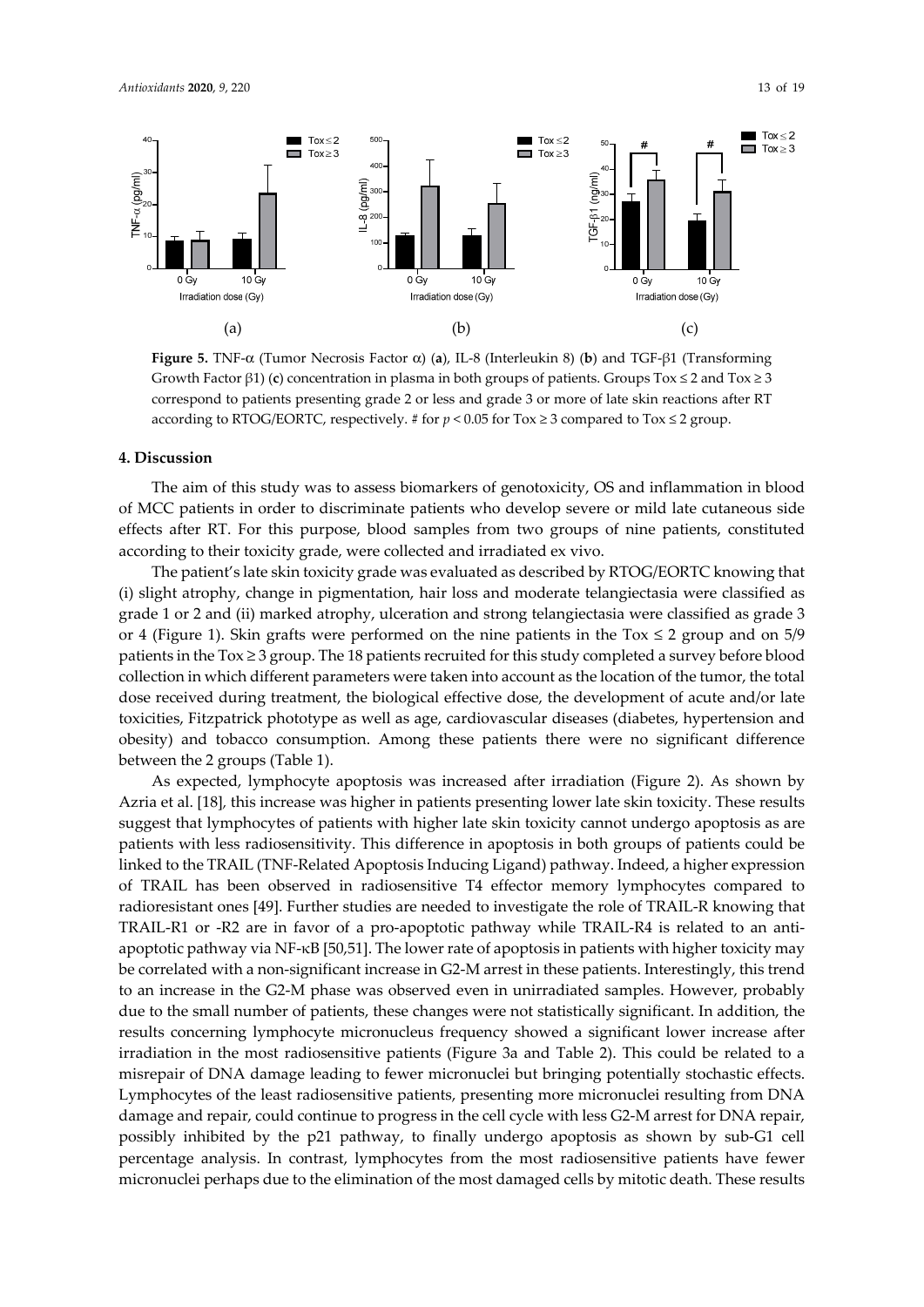were consistent with the study of Skiöld et al. on the oxidized base 8-oxodG which was increased in ex vivo irradiated blood only in patients presenting no skin side effects [20].

Blood antioxidant capacity was assessed by the measurement of SOD, CAT, GPx, GSH and GSSG in erythrocytes as red blood cells are considered as the main actors of blood ROS elimination [52]. After irradiation, the antioxidant levels in erythrocytes decreased in the most radiosensitive patients. This reduction concerned GPx, CAT, glutathione but was only significant for SOD which plays a central role in the detoxification of ROS (Table 4 and Figure 4). These trends were observed for almost all antioxidants even in unirradiated samples. Results obtained at the basal level (i.e., unirradiated blood) are difficult to compare with the data in the literature because of the different methods used and the variety of expression of the results (per volume, per mg of proteins or hemoglobin etc.). Although OS has been extensively studied in various pathologies such as diabetes, Alzheimer's disease, and in aging, there are no validated data of refence levels in blood. The decrease in SOD level in the most radiosensitive patients could not be correlated with the results observed concerning early pukmonary side effects after irradiation in C3H/HeN mice: an increase in erythrocyte SOD activity was linked to an increase in radiation pneumonitis [33]. However, Park et al. [33] also demonstrated a decrease in the activity of glutathione peroxidase in human erythrocytes which is in agreement with our results. The slight, non-significant decrease in GPx activity in the most radiosensitive patients was correlated with a slight, non-significant increase in the GSH/GSSG ratio. It might be interesting to assess the activity of glutathione reductase to explain this GSH/GSSG ratio. The level of lipid peroxidation and protein carbonylation was statistically unchanged in the two groups of patients with only a tendency to decrease carbonyls after irradiation in the most radiosensitive patients (Table 5). Altogether, these results suggest that the most radiosensitive patients seemed to present a decrease in defense mechanisms resulting in a decrease in ROS detoxification.

The previous results are consistent with what has been observed concerning inflammation (Figure 5). A significant increase in TGF- $\beta$ 1 was measured in plasma samples from the most radiosensitive patients. This increase could explain an inhibition of a pro-apoptotic pathway via ATM and NF-κB, knowing that TNF-α was not significantly increased in these patients, so that TRAIL-R4 could be of major interest to study. Moreover, IL-8, which was not significantly increased in the most radiosensitive patients, is known to induce angiogenesis and tissue remodeling [53]. An increase in inflammation, measured by the blood level of CRP (C-reactive protein) in the most sensitive patients to early skin side effects of RT, was also observed by Rodriguez-Gil et al. [25]. It is also known that localized irradiation can lead to a late increase in inflammatory status. As shown by Liao et al. on C57Bl6 mice 4 weeks after irradiation, IL1β and IL23 were strongly upregulated especially IL-17, which is responsible for upregulating γδ T cells involved in mediating innate immune response, playing an important role on skin inflammation and thus on the appearance of radiation dermatitis [54]. Since inflammation is also a source of ROS, the decrease in antioxidant capacity in the most radiosensitive patients could not help to detoxify the overproduction of ROS in these patients. Interestingly, the basal rate of plasmatic cytokines was higher in radiosensitive patients suggesting that these patients present a higher inflammatory status than the least radiosensitive ones. Aging, which make patients more vulnerable to RT, could also be critical point to take into consideration as it could influence inflammatory response [55]. This difference in basal rates between both groups of patients can be correlated with the study of Anscher et al. [28] in which they demonstrate that TGFβ1 rate was higher in the group of patients who developed pneumonitis after RT. It has to be noted that IL-6 level was below the detection threshold even in irradiated blood which is surprising compared to previous published results [56]. Moreover, as reviewed by Mavragani et al. [57], DNA damage/repair and chronic inflammation powered by the induction of DNA damage response are the most important factors to take into account for the prediction of radiation effects.

#### **5. Conclusions**

In conclusion, the results that we obtained on 18 patients showed a high interindividual variability in radiosensitivity between patients as expected. The use of skin biopsies would be more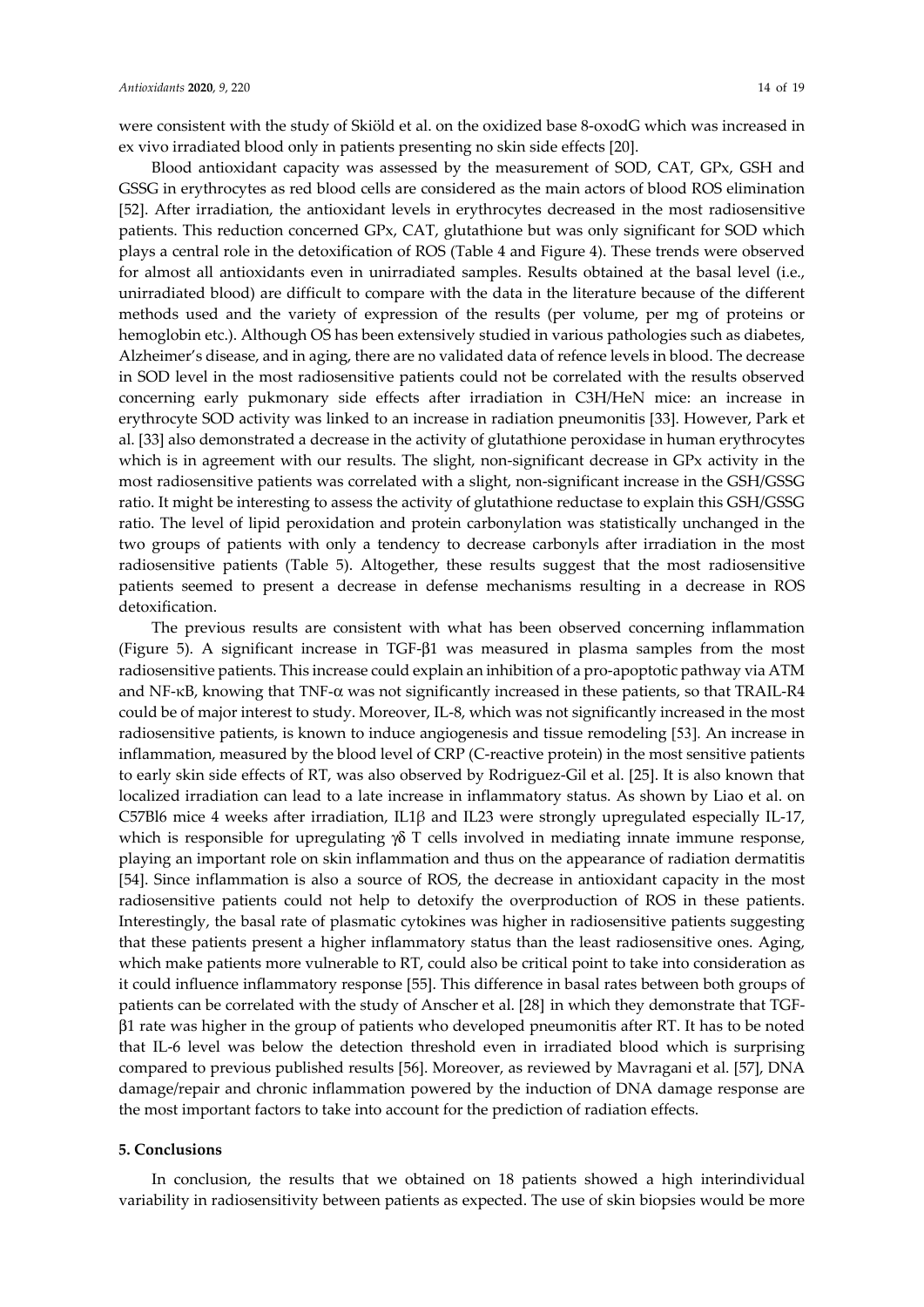relevant, especially concerning DNA damage [58,59], inflammation [60], survival [61] and gene expression profile [62,63] but difficult to obtain from every patients before their RT and the methods would be more arduous to implement on a large scale. Moreover, skin aging, especially in the case of MCC patients, should be evaluated before RT. In this way, targeting dermal fibroblasts, especially myofibroblast by using for example alpha-SMA (Smooth Muscle Actin) as a biomarker could give an indication on the microenvironment of the tissue as well as its role on biological radiation effects [64,65]. Nevertheless, this study allowed us to highlight differences between patients with high or low grades of late skin side effects after RT. In patients presenting low grades of late skin radiation toxicity, cell death by apoptosis or mitotic death associated to high micronucleus frequency may help to eliminate the damaged cells. In addition, the most radiosensitive patients present a decrease in antioxidant capacity and an increase in inflammatory cytokines. Therefore, the use of a group of biomarkers seemed to be more relevant to ensure a better prediction of side effects of RT. To confirm these findings and to improve the statistical power in order to establish prediction models, it is of major importance to enlarge the number of patients. The ultimate goal would be to extend the study to other tumor sites than MCC. This will undoubtedly be complex since, for example, age differences between patients will result in different baseline levels of biomarkers of OS. Furthermore, according to the results obtained, it would be interesting to investigate DNA repair systems and signaling pathways leading to apoptosis, as well as transcriptional and post-translational modifications which could explain differences observed in OS and inflammation biomarkers. Concerning DNA damage, Mavragani et al. [57] pointed out the major role of clustered DNA damage and the use of Monte-Carlo prediction model but also the interest of using bioinformatics and omics approaches. Currently, genomic and proteomic approaches are in full development knowing that the variability of cell types, locations, patients, RT protocols remains a limiting factor. Finally, the discrimination of patients who will or will not experience side effects of RT could allow (i) to prevent these effects by adapting their treatment before RT, (ii) to treat side effects by using treatments during and after RT [66,67] or (iii) to use these knowledge to improve treatments [68].

**Author Contributions:** Conceptualization, C.L., D.S., D.D.L., V.B., F.S., A.L. (Alexandra Leconte), J.-M.G. and J.- L.H.; methodology, C.L., D.D.L., A.L. (Alexandra Leconte), J.-M.G., M.G. and V.B.; formal analysis, C.L., D.D.L., S.C. and A.L. (Alexandre Leduc); investigation, C.L., D.D.L., S.C., A.Leduc, V.B. and M.G.; writing—original draft preparation, C.L. and S.C.; writing—review and editing, D.D.L., D.S., A.L. (Alexandre Leduc), M.G., F.S. and J.-L.H.; supervision, C.L.; project administration, C.L. All authors have read and agreed to the published version of the manuscript.

**Funding:** This research received no external funding.

**Acknowledgments:** The authors would like to thank the Radiation Physics Department and Pr Marc-André Mahé, head of the Cancer Centre François Baclesse.

**Conflicts of Interest:** The authors declare no conflict of interest.

#### **References**

- 1. Baskar, R.; Lee, K.; Yeo, R.; Yeoh, K.W. Cancer and Radiation Therapy: Current Advances and Future Directions. *Int. J. Med. Sci.* **2012**, *9*, 193–199.
- 2. Berkey, F.J. Managing the adverse effects of radiation therapy. *Am. Fam. Physician* **2010**, *82*, 381–388, 394.
- 3. Emami, B.; Lyman, J.; Brown, A.; Coia, L.; Goitein, M.; Munzenrider, J.E.; Shank, B.; Solin, L.J.; Wesson, M. Tolerance of normal tissue to therapeutic irradiation. *Int. J. Radiat. Oncol. Biol. Phys.* **1991**, *21*, 109–122.
- 4. Archambeau, J.O.; Pezner, R.; Wasserman, T. Pathophysiology of irradiated skin and breast. *Int. J. Radiat. Oncol. Biol. Phys.* **1995**, *31*, 1171–1185.
- 5. Bordón, E.; Henríquez Hernández, L.A.; Lara, P.C.; Pinar, B.; Fontes, F.; Rodríguez Gallego, C.; Lloret, M. Prediction of clinical toxicity in localized cervical carcinoma by radio-induced apoptosis study in peripheral blood lymphocytes (PBLs). *Radiat. Oncol.* **2009**, *4*, 58.
- 6. Crompton, N.E.A.; Shi, Y.Q.; Emery, G.C.; Wisser, L.; Blattmann, H.; Maier, A.; Li, L.; Schindler, D.; Ozsahin, H.; Ozsahin, M. Sources of variation in patient response to radiation treatment. *Int. J. Radiat. Oncol. Biol. Phys.* **2001**, *49*, 547–554.
- 7. Lacombe, J.; Riou, O.; Solassol, J.; Mangé, A.; Bourgier, C.; Fenoglietto, P.; Pèlegrin, A.; Ozsahin, M.; Azria,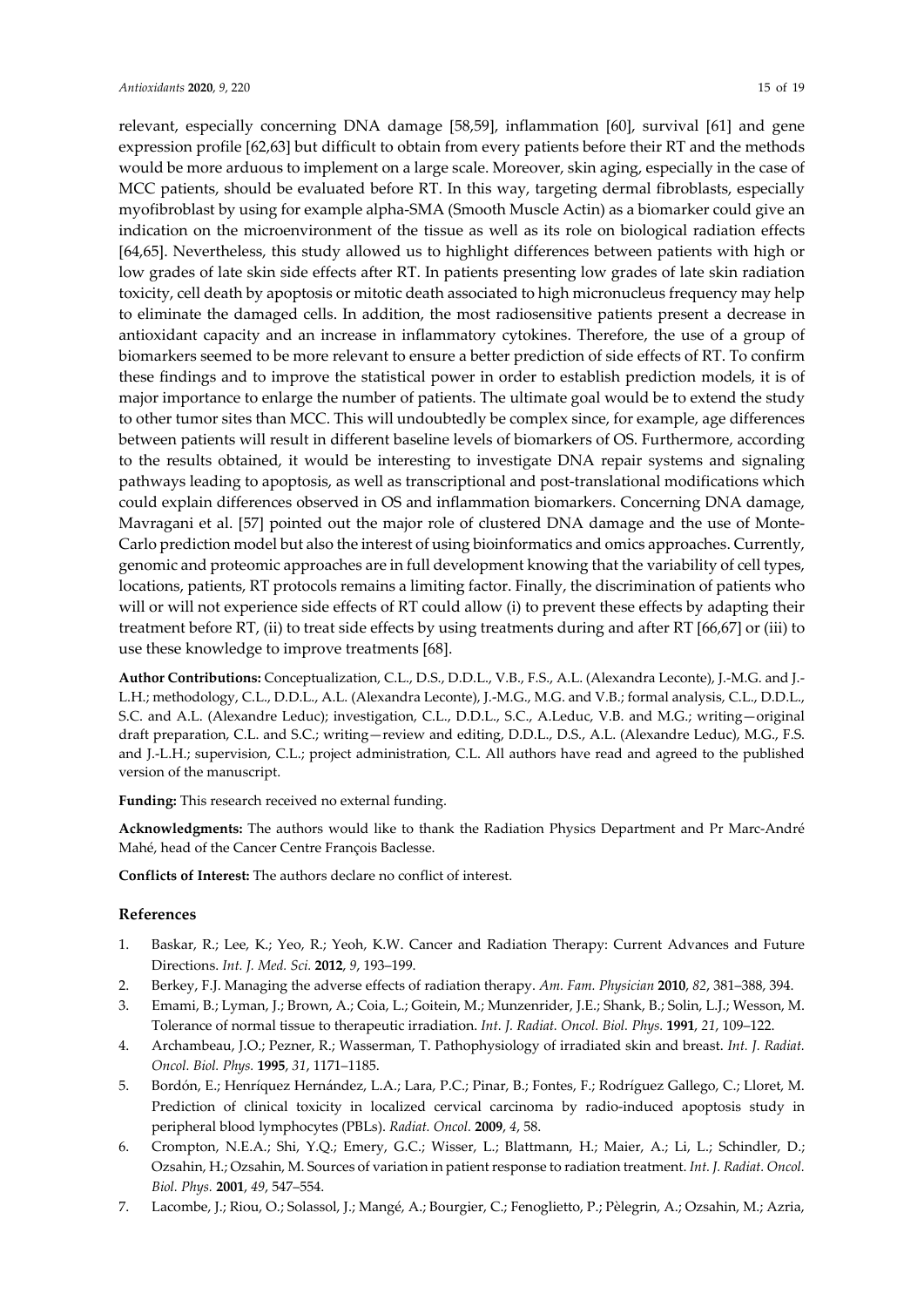D. Radiosensibilité individuelle : Les tests vont changer nos pratiques. *Cancer Radiother.* **2013**, *17*, 337–343.

- 8. Pandey, K.B.; Rizvi, S.I. Markers of oxidative stress in erythrocytes and plasma during aging in humans. *Oxid. Med. Cell. Longev.* **2010**, *3*, 2–12.
- 9. Marrocco, I.; Altieri, F.; Peluso, I. Measurement and Clinical Significance of Biomarkers of Oxidative Stress in Humans. *Oxid. Med. Cell. Longev* **2017**, *2017*, 6501046.
- 10. Robbins, M.E.C.; Zhao, W. Chronic oxidative stress and radiation-induced late normal tissue injury: A review. *Int. J. Radiat. Biol.* **2004**, *80*, 251–259.
- 11. Laurent, C.; Leduc, A.; Pottier, I.; Prévost, V.; Sichel, F.; Lefaix, J.L. Dramatic increase in oxidative stress in carbon-irradiated normal human skin fibroblasts. *PLoS ONE* **2013**, *8*, e85158.
- 12. Laurent, C.; Voisin, P.; Pouget, J.P. DNA damage in cultured skin microvascular endothelial cells exposed to gamma rays and treated by the combination pentoxifylline and alpha-tocopherol. *Int. J. Radiat. Biol.* **2006**, *82*, 309–321.
- 13. Lacombe, J.; Sima, C.; Amundson, S.A.; Zenhausern, F. Candidate gene biodosimetry markers of exposure to external ionizing radiation in human blood: A systematic review. *PLoS ONE* **2018**, *13*, e0198851.
- 14. Sprung, C.N.; Forrester, H.B.; Siva, S.; Martin, O.A. Immunological markers that predict radiation toxicity. *Cancer Lett.* **2015**, *368*, 191–197.
- 15. Núñez, M.I.; Guerrero, M.R.; López, E.; Moral, M.R.D.; Valenzuela, M.; Siles, E.; Villalobos, M.; Pedraza, V.; Peacock, J.H.; Almodóvar, J.M.R.D. DNA damage and prediction of radiation response in lymphocytes and epidermal skin human cells. *Int. J. Cancer* **1998**, *76*, 354–361.
- 16. Schnarr, K.; Boreham, D.; Sathya, J.; Julian, J.; Dayes, I.S. Radiation-induced lymphocyte apoptosis to predict radiation therapy late toxicity in prostate cancer patients. *Int. J. Radiat. Oncol. Biol. Phys.* **2009**, *74*, 1424–1430.
- 17. Ozsahin, M.; Crompton, N.E.A.; Gourgou, S.; Kramar, A.; Li, L.; Shi, Y.; Sozzi, W.J.; Zouhair, A.; Mirimanoff, R.O.; Azria, D. CD4 and CD8 T-lymphocyte apoptosis can predict radiation-induced late toxicity: A prospective study in 399 patients. *Clin. Cancer Res.* **2005**, *11*, 7426–7433.
- 18. Azria, D.; Riou, O.; Castan, F.; Nguyen, T.D.; Peignaux, K.; Lemanski, C.; Lagrange, J.L.; Kirova, Y.; Lartigau, E.; Belkacemi, Y.; et al. Radiation-induced CD8 T-lymphocyte Apoptosis as a Predictor of Breast Fibrosis After Radiotherapy: Results of the Prospective Multicenter French Trial. *EBioMedicine* **2015**, *2*, 1965–1973.
- 19. Talbot, C.J.; Veldwijk, M.R.; Azria, D.; Batini, C.; Bierbaum, M.; Brengues, M.; Chang-Claude, J.; Johnson, K.; Keller, A.; Smith, S.; et al. Multi-centre technical evaluation of the radiation-induced lymphocyte apoptosis assay as a predictive test for radiotherapy toxicity. *Clin. Transl. Radiat. Oncol.* **2019**, *18*, 1–8.
- 20. Skiöld, S.; Naslund, I.; Brehwens, K.; Andersson, A.; Wersall, P.; Lidbrink, E.; Harms-Ringdahl, M.; Wojcik, A.; Haghdoost, S. Radiation-induced stress response in peripheral blood of breast cancer patients differs between patients with severe acute skin reactions and patients with no side effects to radiotherapy. *Mutat. Res.* **2013**, *756*, 152–157.
- 21. Barber, J.B.; Burrill, W.; Spreadborough, A.R.; Levine, E.; Warren, C.; Kiltie, A.E.; Roberts, S.A.; Scott, D. Relationship between in vitro chromosomal radiosensitivity of peripheral blood lymphocytes and the expression of normal tissue damage following radiotherapy for breast cancer. *Radiother. Oncol.* **2000**, *55*, 179–186.
- 22. , O.; Ebbeler, R.; Twardella, D.; Helmbold, I.; Gotzes, F.; Schmezer, P.; Thielmann, H.W.; von Fournier, D.; Haase, W.; Sautter-Bihl, M.L.; et al. Radiation-induced DNA damage and repair in lymphocytes from breast cancer patients and their correlation with acute skin reactions to radiotherapy. *Int. J. Radiat. Oncol. Biol. Phys.* **2003**, *55*, 1216–1225.
- 23. Bourton, E.C.; Plowman, P.N.; Smith, D.; Arlett, C.F.; Parris, C.N. Prolonged expression of the γ-H2AX DNA repair biomarker correlates with excess acute and chronic toxicity from radiotherapy treatment. *Int. J. Cancer* **2011**, *129*, 2928–2934.
- 24. Pouliliou, S.E.; Lialiaris, T.S.; Dimitriou, T.; Giatromanolaki, A.; Papazoglou, D.; Pappa, A.; Pistevou, K.; Kalamida, D.; Koukourakis, M.I. Survival Fraction at 2 Gy and γH2AX Expression Kinetics in Peripheral Blood Lymphocytes From Cancer Patients: Relationship With Acute Radiation-Induced Toxicities. *Int. J. Radiat. Oncol. Biol. Phys.* **2015**, *92*, 667–674.
- 25. Rodriguez-Gil, J.L.; Takita, C.; Wright, J.; Reis, I.M.; Zhao, W.; Lally, B.E.; Hu, J.J. Inflammatory biomarker C-reactive protein and radiotherapy-induced early adverse skin reactions in patients with breast cancer. *Cancer Epidemiol. Biomark. Prev.* **2014**, *23*, 1873–1883.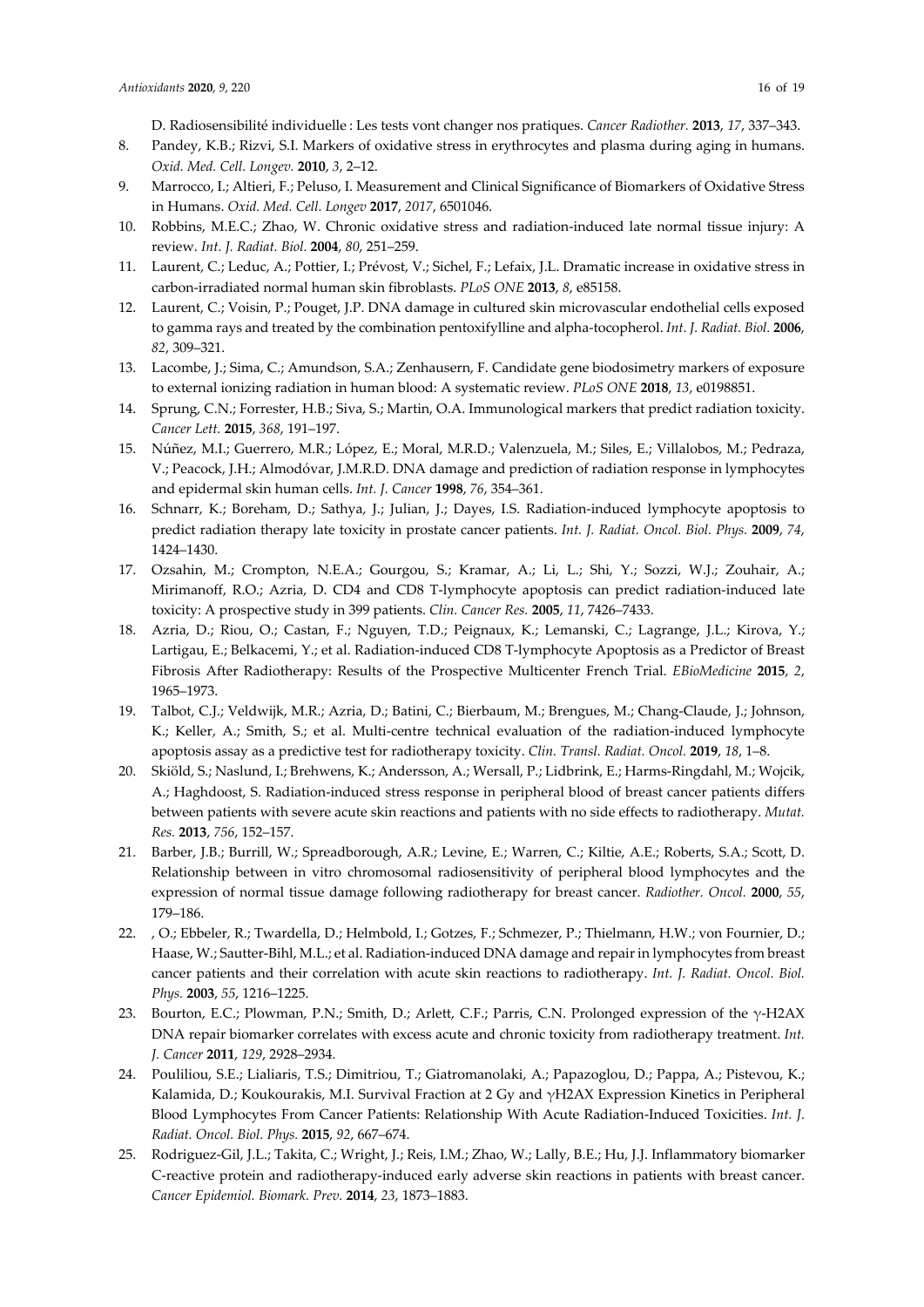- 26. Giridhar, P.; Mallick, S.; Rath, G.K.; Julka, P.K. Radiation induced lung injury: Prediction, assessment and management. *Asian Pac. J. Cancer Prev.* **2015**, *16*, 2613–2617.
- 27. Rübe, C.E.; Rodemann, H.P.; Rübe, C. The relevance of cytokines in the radiation-induced lung reaction. Experimental basis and clinical significance. *Strahlenther. Onkol.* **2004**, *180*, 541–549.
- 28. Anscher, M.S.; Kong, F.M.; Andrews, K.; Clough, R.; Marks, L.B.; Bentel, G.; Jirtle, R.L. Plasma transforming growth factor beta1 as a predictor of radiation pneumonitis. *Int. J. Radiat. Oncol. Biol. Phys.* **1998**, *41*, 1029– 1035.
- 29. Zhao, L.; Sheldon, K.; Chen, M.; Yin, M.S.; Hayman, J.A.; Kalemkerian, G.P.; Arenberg, D.; Lyons, S.E.; Curtis, J.L.; Davis, M.; et al. The predictive role of plasma TGF-beta1 during radiation therapy for radiationinduced lung toxicity deserves further study in patients with non-small cell lung cancer. *Lung Cancer* **2008**, *59*, 232–239.
- 30. Chen, Y.; Hyrien, O.; Williams, J.; Okunieff, P.; Smudzin, T.; Rubin, P. Interleukin (IL)-1A and IL-6: Applications to the predictive diagnostic testing of radiation pneumonitis. *Int. J. Radiat. Oncol. Biol. Phys.* **2005**, *62*, 260–266.
- 31. Stenmark, M.H.; Cai, X.W.; Shedden, K.; Hayman, J.A.; Yuan, S.; Ritter, T.; Ten Haken, R.K.; Lawrence, T.S.; Kong, F.M.S. Combining Physical and Biologic Parameters to Predict Radiation-Induced Lung Toxicity in Patients With Non-Small-Cell Lung Cancer Treated With Definitive Radiation Therapy. *Int. J. Radiat. Oncol. Biol. Phys.* **2012**, *84*, e217–e222.
- 32. Tsujisaki, M.; Imai, K.; Hirata, H.; Hanzawa, Y.; Masuya, J.; Nakano, T.; Sugiyama, T.; Matsui, M.; Hinoda, Y.; Yachi, A. Detection of circulating intercellular adhesion molecule-1 antigen in malignant diseases. *Clin. Exp. Immunol.* **1991**, *85*, 3–8.
- 33. Park, E.M.; Ramnath, N.; Yang, G.Y.; Ahn, J.Y.; Park, Y.; Lee, T.; Shin, H.S.; Yu, J.; Ip, C.; Park, Y.M. High superoxide dismutase and low glutathione peroxidase activities in red blood cells predict susceptibility of lung cancer patients to radiation pneumonitis. *Free Radic. Biol. Med.* **2007**, *42*, 280–287.
- 34. Xiong, H.; Liao, Z.; Liu, Z.; Xu, T.; Wang, Q.; Liu, H.; Komaki, R.; Gomez, D.; Wang, L.E.; Wei, Q. ATM polymorphisms predict severe radiation pneumonitis in patients with non-small cell lung cancer treated with definitive radiation therapy. *Int. J. Radiat. Oncol. Biol. Phys.* **2013**, *85*, 1066–1073.
- 35. Barnett, G.C.; Elliott, R.M.; Alsner, J.; Andreassen, C.N.; Abdelhay, O.; Burnet, N.G.; Chang-Claude, J.; Coles, C.E.; Gutiérrez-Enríquez, S.; Fuentes-Raspall, M.J.; et al. Individual patient data meta-analysis shows no association between the SNP rs1800469 in TGFB and late radiotherapy toxicity. *Radiother. Oncol.* **2012**, *105*, 289–295.
- 36. Voets, A.M.; Oberije, C.; Struijk, R.B.; Reymen, B.; De Ruyck, K.; Thierens, H.; Vandecasteele, K.; De Neve, W.; Houben, R.; De Ruysscher, D.; et al. No association between TGF-β1 polymorphisms and radiationinduced lung toxicity in a European cohort of lung cancer patients. *Radiother. Oncol.* **2012**, *105*, 296–298.
- 37. Cai, X.W.; Shedden, K.; Ao, X.; Davis, M.; Fu, X.L.; Lawrence, T.S.; Lubman, D.M.; Kong, F.M.S. Plasma proteomic analysis may identify new markers for radiation-induced lung toxicity in patients with nonsmall-cell lung cancer. *Int. J. Radiat. Oncol. Biol. Phys.* **2010**, *77*, 867–876.
- 38. Cai, X.W.; Shedden, K.A.; Yuan, S.H.; Davis, M.A.; Xu, L.Y.; Xie, C.Y.; Fu, X.L.; Lawrence, T.S.; Lubman, D.M.; Kong, F.M.S. Baseline plasma proteomic analysis to identify biomarkers that predict radiationinduced lung toxicity in patients receiving radiation for non-small cell lung cancer. *J. Thorac. Oncol.* **2011**, *6*, 1073–1078.
- 39. Oh, J.H.; Craft, J.M.; Townsend, R.; Deasy, J.O.; Bradley, J.D.; El Naqa, I. A bioinformatics approach for biomarker identification in radiation-induced lung inflammation from limited proteomics data. *J. Proteom. Res.* **2011**, *10*, 1406–1415.
- 40. Tothill, R.; Estall, V.; Rischin, D. Merkel cell carcinoma: Emerging biology, current approaches, and future directions. *Am. Soc. Clin. Oncol. Educ. Book* **2015**, *35*, e519–e526.
- 41. Geinitz, H.; Zimmermann, F.B.; Molls, M. [Radiotherapy of the elderly patient. Radiotherapy tolerance and results in older patients]. *Strahlenther. Onkol.* **1999**, *175*, 119–127.
- 42. Hochman, B.; Farkas, C.; Isoldi, F.; Ferrara, S.; Furtado, F.; Ferreira, L. Distribuição de queloide e cicatriz hipertrófica segundo fototipos de pele de Fitzpatrick. *Rev. Brasileira Cir. Plást.* **2012**, *27*, 185–189.
- 43. Lebbe, C.; Becker, J.; Grob, J.J.; Malvehy, J.; Del Marmol, V.; Pehamberger, H.; Peris, K.; Saiag, P.; Middleton, M.R.; Bastholt, L.; et al. Diagnosis and treatment of Merkel Cell Carcinoma. European consensus-based interdisciplinary guideline. *Eur. J. Cancer* **2015**, *51*, 2396–2403.
- 44. Caldarelli, C.; Autorino, U.; Iaquinta, C.; De Marchi, A. Merkel cell carcinoma of the forehead area: A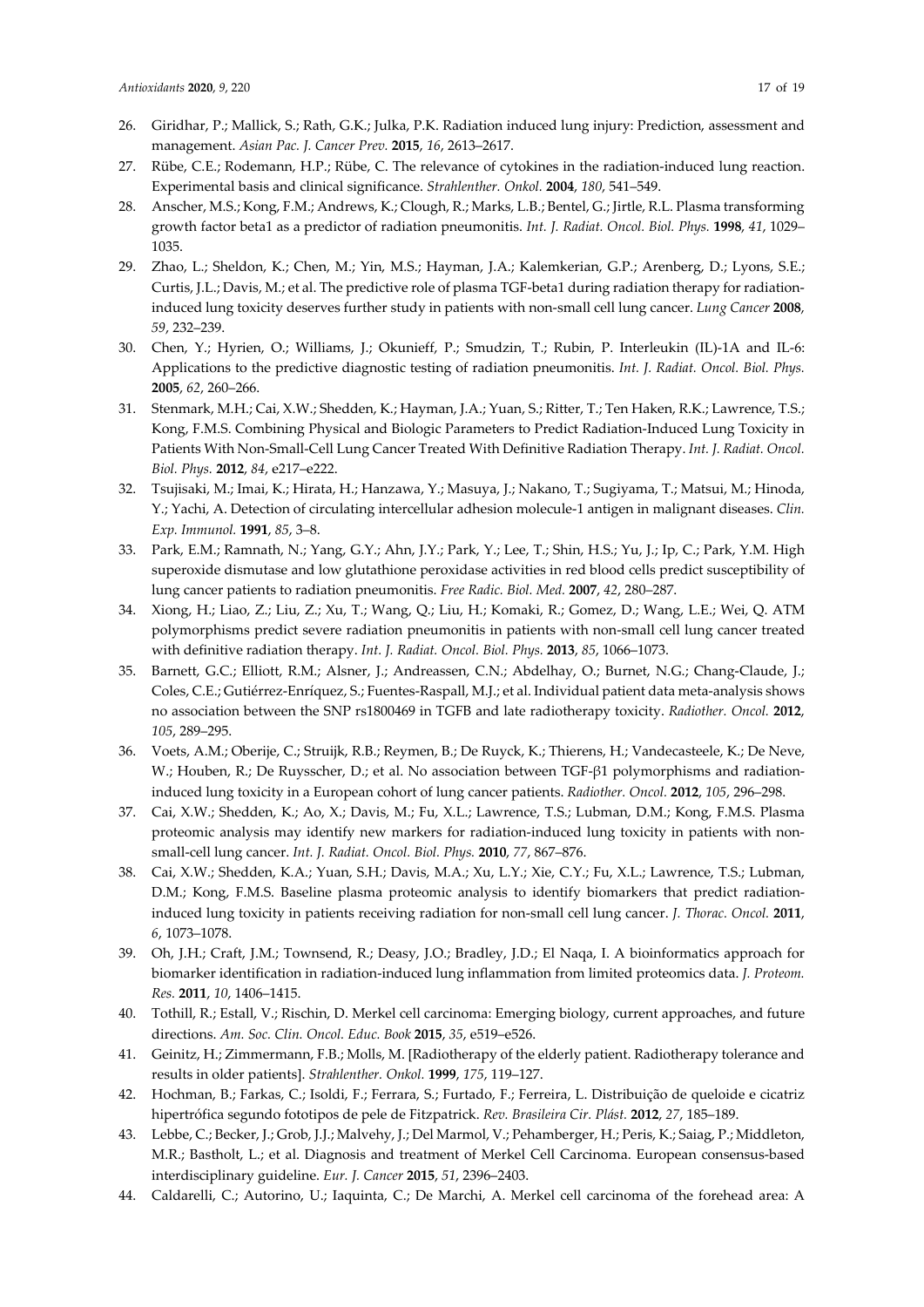- 45. Shirley, M. Avelumab: A Review in Metastatic Merkel Cell Carcinoma. *Target. Oncol.* **2018**, *13*, 409–416.
- 46. Cox, J.D.; Stetz, J.; Pajak, T.F. Toxicity criteria of the Radiation Therapy Oncology Group (RTOG) and the European Organization for Research and Treatment of Cancer (EORTC). *Int. J. Radiat. Oncol. Biol. Phys.* **1995**, *31*, 1341–1346.
- 47. Aebi, H. Catalase in vitro. *Meth. Enzymol.* **1984**, *105*, 121–126.
- 48. Sinet, P.M.; Michelson, A.M.; Bazin, A.; Lejeune, J.; Jerome, H. Increase in glutathione peroxidase activity in erythrocytes from trisomy 21 subjects. *Biochem. Biophys. Res. Commun.* **1975**, *67*, 910–915.
- 49. Baijer, J.; Déchamps, N.; Perdry, H.; Morales, P.; Kerns, S.; Vasilescu, A.; Baulande, S.; Azria, D.; Roméo, P.H.; Schmitz, A. TNFSF10/TRAIL regulates human T4 effector memory lymphocyte radiosensitivity and predicts radiation-induced acute and subacute dermatitis. *Oncotarget* **2016**, *7*, 21416–21427.
- 50. Staniek, J.; Lorenzetti, R.; Heller, B.; Janowska, I.; Schneider, P.; Unger, S.; Warnatz, K.; Seidl, M.; Venhoff, N.; Thiel, J.; et al. TRAIL-R1 and TRAIL-R2 Mediate TRAIL-Dependent Apoptosis in Activated Primary Human B Lymphocytes. *Front. Immunol.* **2019**, *10*, 951.
- 51. Degli-Esposti, M.A.; Dougall, W.C.; Smolak, P.J.; Waugh, J.Y.; Smith, C.A.; Goodwin, R.G. The novel receptor TRAIL-R4 induces NF-kappaB and protects against TRAIL-mediated apoptosis, yet retains an incomplete death domain. *Immunity* **1997**, *7*, 813–820.
- 52. Klemm, A.; Voigt, C.; Friedrich, M.; Fünfstück, R.; Sperschneider, H.; Jäger, E.-G.; Stein, G. Determination of erythrocyte antioxidant capacity in haemodialysis patients using electron paramagnetic resonance. *Nephrol. Dial. Transplant* **2001**, *16*, 2166–2171.
- 53. Waugh, D.J.J.; Wilson, C. The interleukin-8 pathway in cancer. *Clin. Cancer Res.* **2008**, *14*, 6735–6741.
- 54. Liao, W.; Hei, T.K.; Cheng, S.K. Radiation-Induced Dermatitis is Mediated by IL17-Expressing γδ T Cells. *Radiat. Res.* **2017**, *187*, 454–464.
- 55. Rea, I.M.; Gibson, D.S.; McGilligan, V.; McNerlan, S.E.; Alexander, H.D.; Ross, O.A. Age and Age-Related Diseases: Role of Inflammation Triggers and Cytokines. *Front. Immunol.* **2018**, *9*, 586.
- 56. De Sanctis, V.; Agolli, L.; Visco, V.; Monaco, F.; Muni, R.; Spagnoli, A.; Campanella, B.; Valeriani, M.; Minniti, G.; Osti, M.F.; et al. Cytokines, Fatigue, and Cutaneous Erythema in Early Stage Breast Cancer Patients Receiving Adjuvant Radiation Therapy. *Biomed. Res. Int.* **2014**, *2014*, 523568.
- 57. Mavragani, I.V.; Nikitaki, Z.; Kalospyros, S.A.; Georgakilas, A.G. Ionizing Radiation and Complex DNA Damage: From Prediction to Detection Challenges and Biological Significance. *Cancers* **2019**, *11*. 1789.
- 58. Oppitz, U.; Denzinger, S.; Nachtrab, U.; Flentje, M.; Stopper, H. Radiation-induced comet-formation in human skin fibroblasts from radiotherapy patients with different normal tissue reactions. *Strahlenther. Onkol.* **1999**, *175*, 341–346.
- 59. Nachtrab Radiation-induced micronucleus formation in human skin fibroblasts of patients showing severe and normal tissue damage after radiotherapy. *Int. J. Radiat. Biol.* **1998**, *73*, 279–287.
- 60. Quarmby, S.; West, C.; Magee, B.; Stewart, A.; Hunter, R.; Kumar, S. Differential expression of cytokine genes in fibroblasts derived from skin biopsies of patients who developed minimal or severe normal tissue damage after radiotherapy. *Radiat. Res.* **2002**, *157*, 243–248.
- 61. Burnet, N.G.; Nyman, J.; Turesson, I.; Wurm, R.; Yarnold, J.R.; Peacock, J.H. Prediction of normal-tissue tolerance to radiotherapy from in-vitro cellular radiation sensitivity. *Lancet* **1992**, *339*, 1570–1571.
- 62. Rødningen, O.K.; Børresen-Dale, A.L.; Alsner, J.; Hastie, T.; Overgaard, J. Radiation-induced gene expression in human subcutaneous fibroblasts is predictive of radiation-induced fibrosis. *Radiother. Oncol.* **2008**, *86*, 314–320.
- 63. Andreassen, C.N.; Overgaard, J.; Alsner, J. Independent prospective validation of a predictive test for risk of radiation induced fibrosis based on the gene expression pattern in fibroblasts irradiated in vitro. *Radiother. Oncol.* **2013**, *108*, 469–472.
- 64. Strnadova, K.; Sandera, V.; Dvorankova, B.; Kodet, O.; Duskova, M.; Smetana, K.; Lacina, L. Skin aging: The dermal perspective. *Clin. Dermatol.* **2019**, *37*, 326–335.
- 65. Ji, X.; Zhu, X.; Lu, X. Effect of cancer-associated fibroblasts on radiosensitivity of cancer cells. *Future Oncol.* **2017**, *13*, 1537–1550.
- 66. Delanian, S.; Porcher, R.; Balla-Mekias, S.; Lefaix, J.L. Randomized, placebo-controlled trial of combined pentoxifylline and tocopherol for regression of superficial radiation-induced fibrosis. *J. Clin. Oncol.* **2003**, *21*, 2545–2550.
- 67. Herst, P.M.; Bennett, N.C.; Sutherland, A.E.; Peszynski, R.I.; Paterson, D.B.; Jasperse, M.L. Prophylactic use